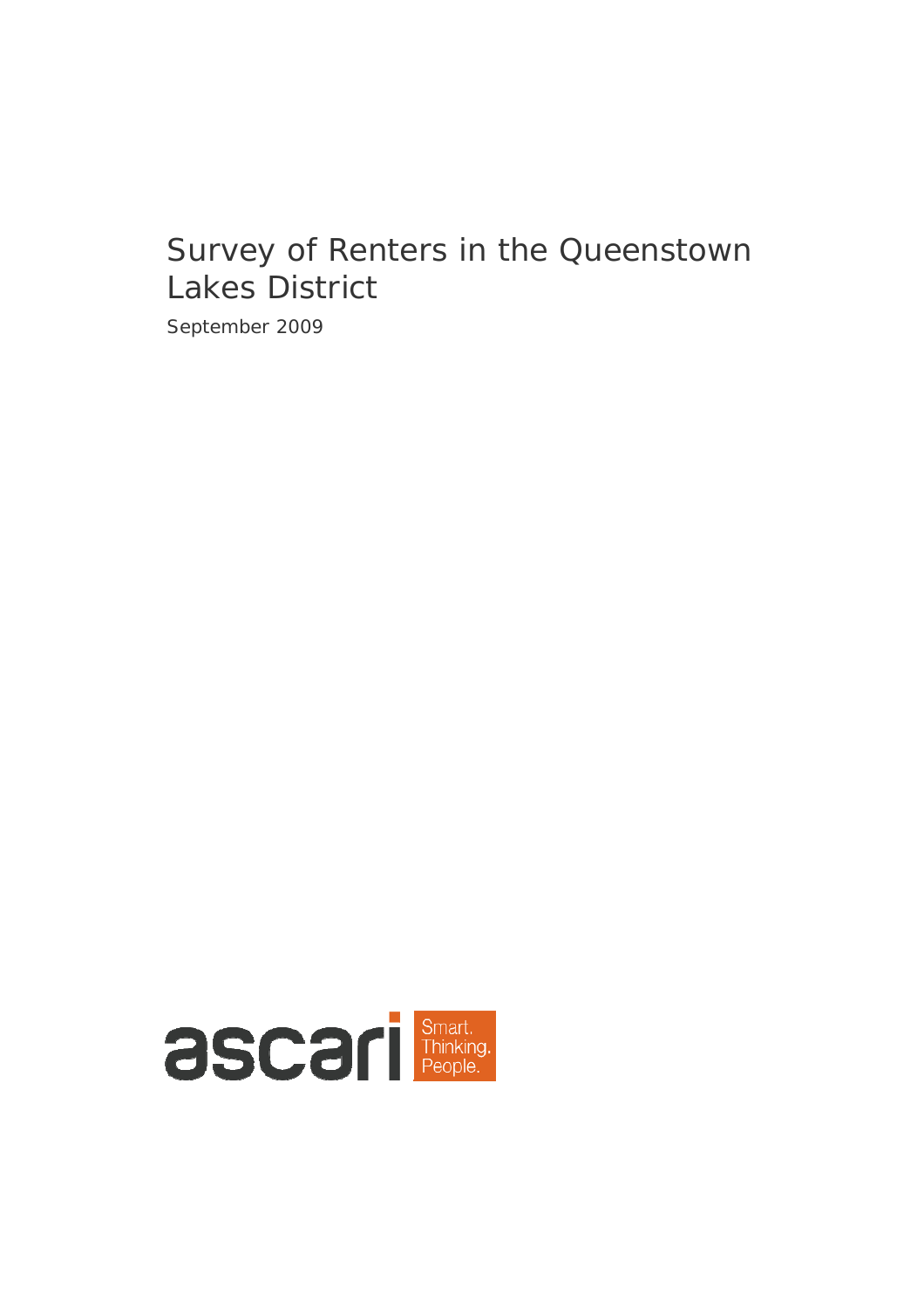- **Client** Queenstown Lakes District Community Housing Trust **Report by** Ascari PO Box 5345 Wellesley Street Auckland **Phone** +64 9 358-0069 **Fax** +64 9 358-0066 **Authors** Dr Rebecca Miller Julia de Blaauw Freya Camburn **Date** September 2009
- **Version** Final

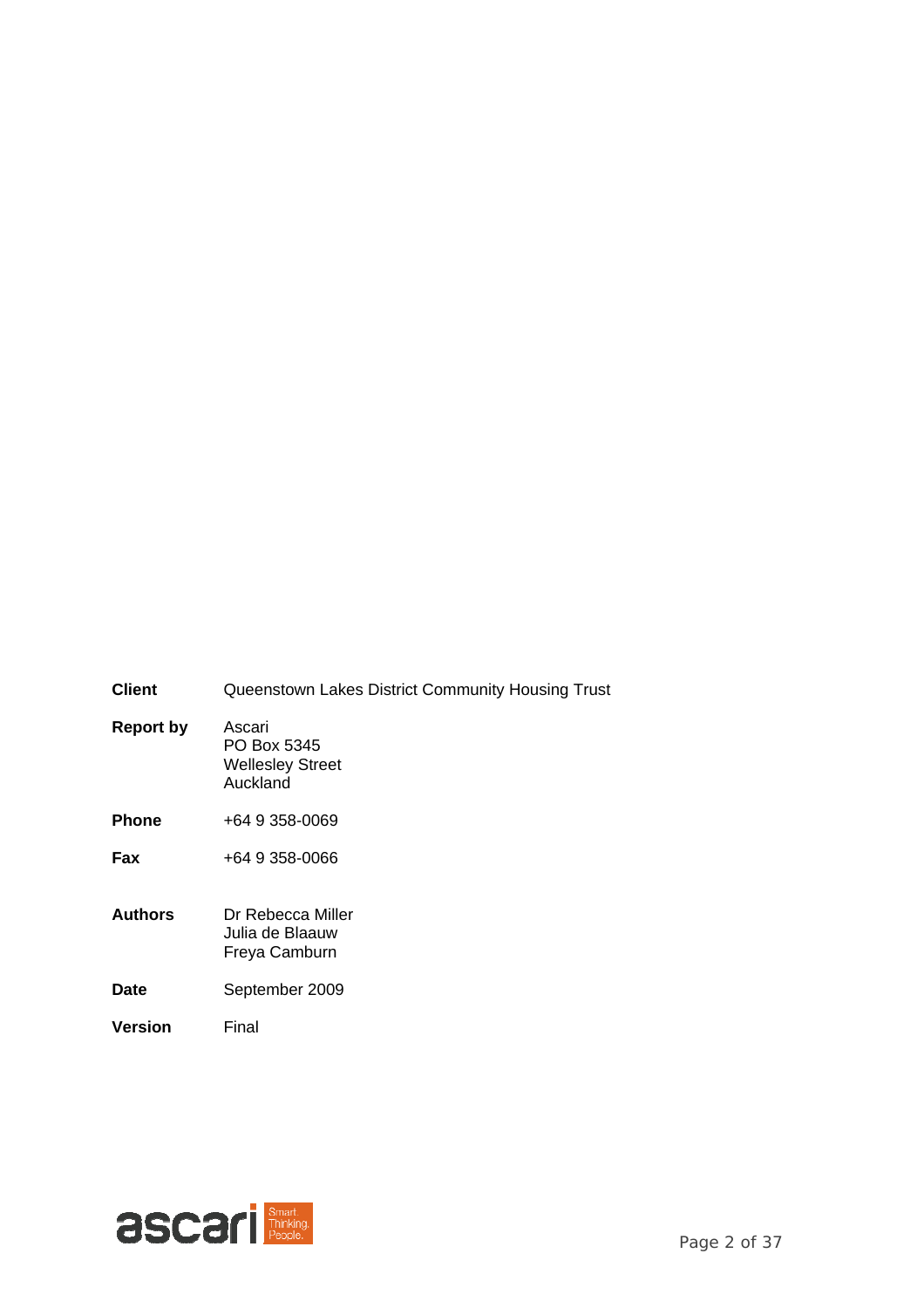# Table of Contents

|                | 1.1              |                                                           |  |
|----------------|------------------|-----------------------------------------------------------|--|
|                | 1.2 <sub>1</sub> |                                                           |  |
|                | 1.3              |                                                           |  |
| 2 <sup>7</sup> |                  |                                                           |  |
|                | 2.1              |                                                           |  |
|                | 2.2              |                                                           |  |
|                | 2.3              |                                                           |  |
|                | 2.4              |                                                           |  |
|                | 2.5              |                                                           |  |
|                |                  |                                                           |  |
|                | 3.1              |                                                           |  |
|                | 3.2              | Satisfaction with current rental housing arrangements  17 |  |
| 4              |                  |                                                           |  |
|                | 4.1              |                                                           |  |
|                | 4.2              |                                                           |  |
|                | 4.3              |                                                           |  |
|                | 4.4              |                                                           |  |
|                | 4.5              |                                                           |  |
|                | 4.6              |                                                           |  |
| 5              |                  |                                                           |  |
| 6              |                  |                                                           |  |
|                |                  |                                                           |  |
|                |                  |                                                           |  |

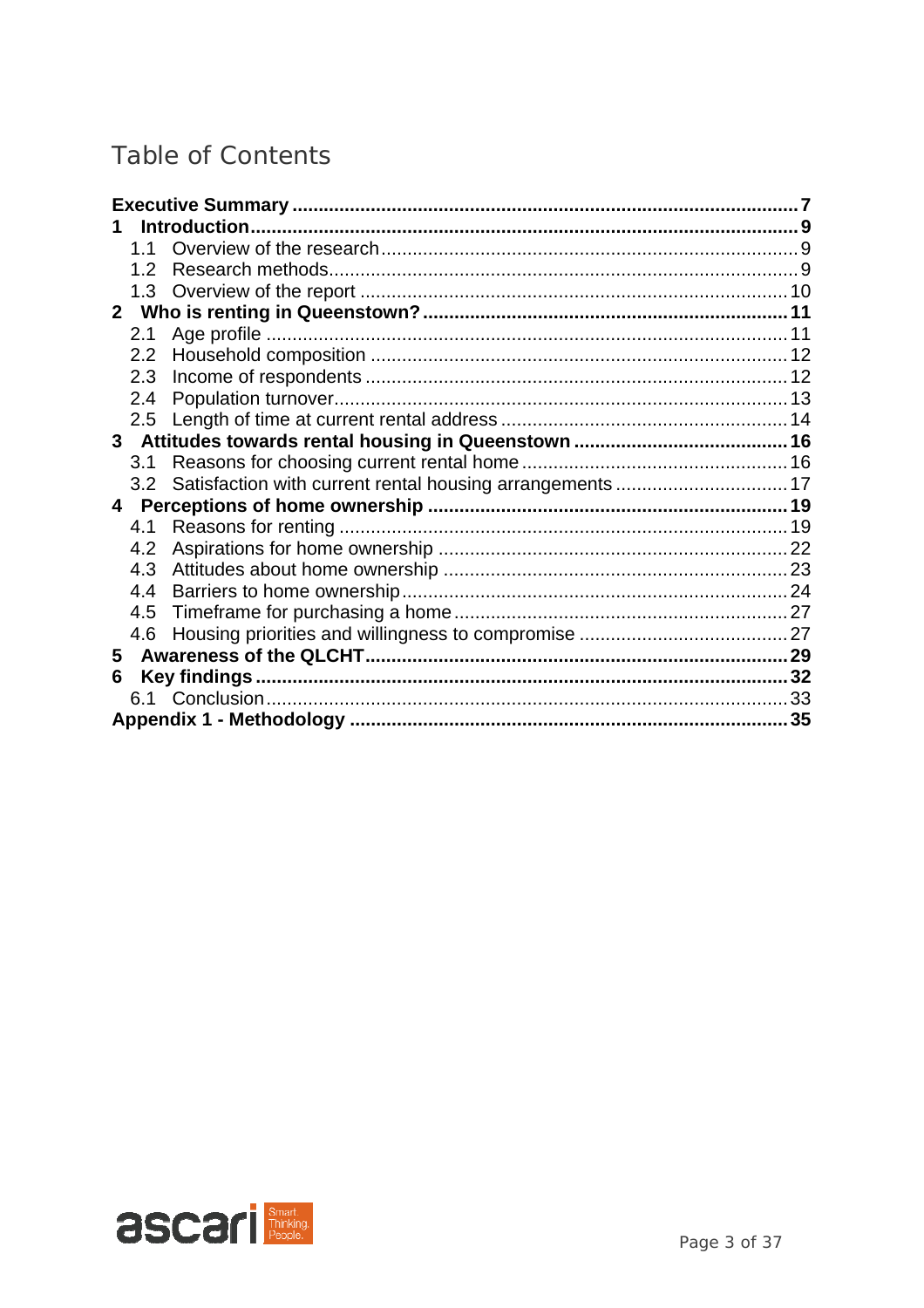# List of Figures

## List of Tables

| Table 7: Characteristics of respondents who would not consider a different                                                                              |  |
|---------------------------------------------------------------------------------------------------------------------------------------------------------|--|
| arrangement in which you pay less but own a smaller share of the property30                                                                             |  |
| Table 8: Characteristics of respondents who would consider a different arrangement<br>in which you pay less but own a smaller share of the property. 31 |  |

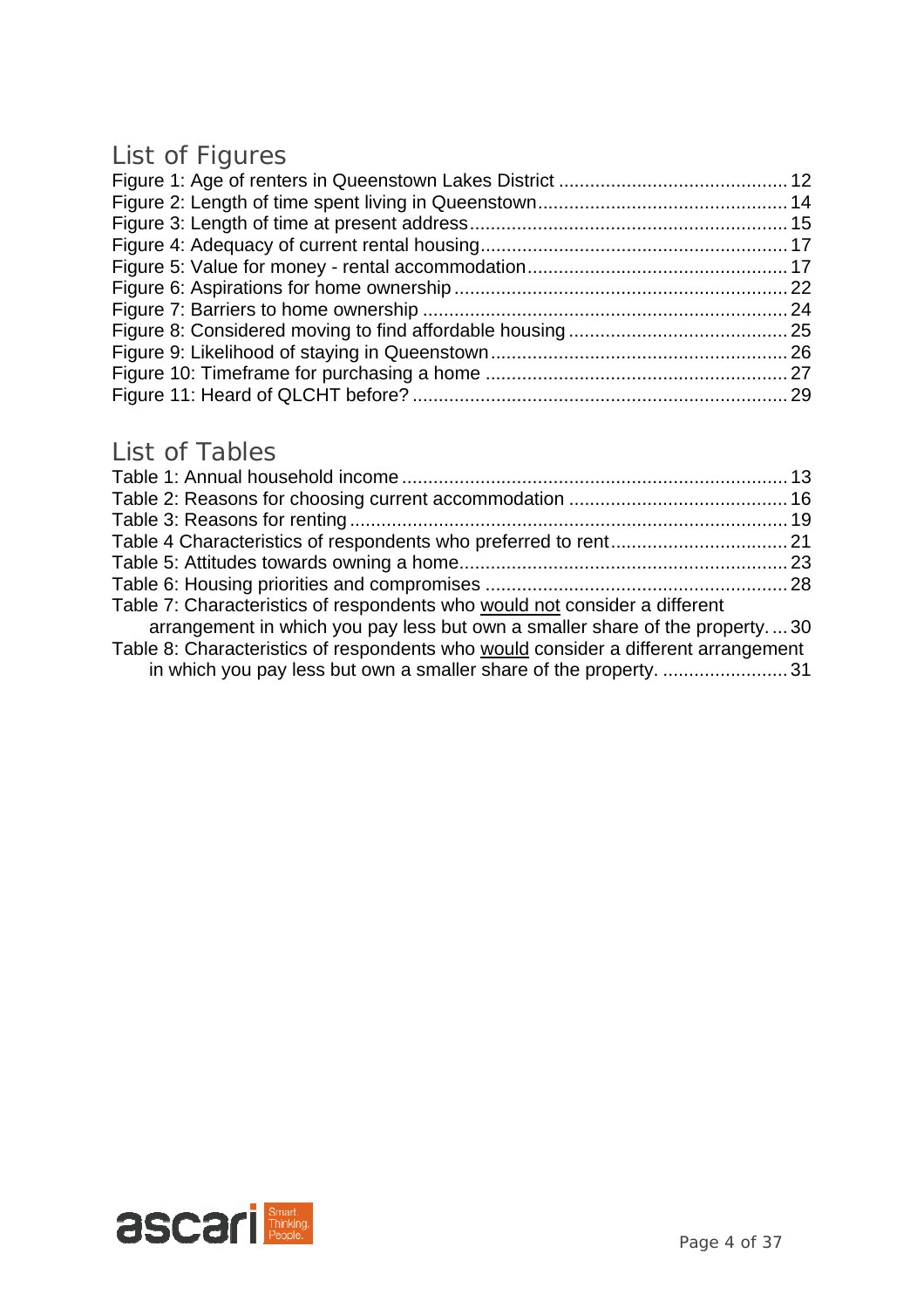## Acknowledgements

We thank Stephen McTaggart at the University of Auckland for his help and guidance with the methodological aspects of this research. We are also grateful to Dennis Pezaro at the Queenstown Lakes Community Housing Trust (QLCHT), Scott Figenshow at the Queenstown Lakes District Council who coordinated the project, and Walter Clarke from Rationale Ltd. who assisted with the sampling design and selection.

We extend a special thank you to the renters who participated in the research. Your time, consideration of the questions, and kindness in responding were most appreciated.

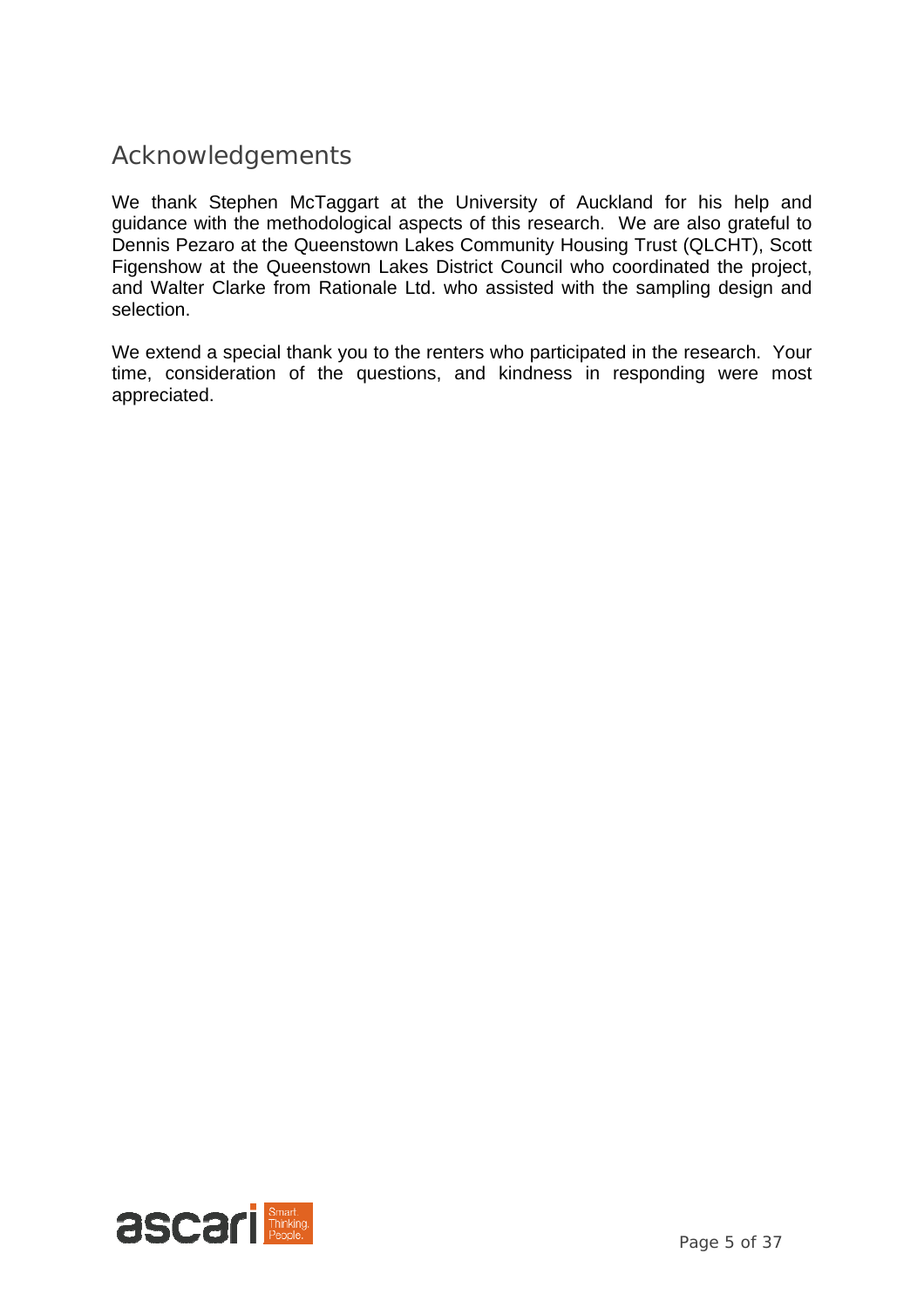## Executive Summary

### Overview of the research

This report was commissioned by the Queenstown Lakes District Community Housing Trust (QLCHT) to explore renters' aspirations for home ownership and to identify the barriers that exist to owning a first home in the district. This study is the first of its kind to be carried out in the Queenstown Lakes District, and it provides a platform for further research and analysis. It is hoped that the study will be extended and developed to enable the examination of affordable housing trends over time.

The first stage of the research gathered responses from 112 renters from a stratified random sample selected from 10 geographical locations (Arrowtown, Arthur's Point, Fernhill, Frankton, Goldfield Heights, Jack's Point, Kelvin Peninsula, Lake Hayes Estate, Quail Rise, and Queenstown central) in the Queenstown Lakes District over a seven-day period. An online survey was also used to gather data.

The second stage of the research involved an online survey of renters in the Queenstown Lakes District, including Wanaka, who had not participated in the first phase. The online survey resulted in an additional 108 responses. The key findings of the research are summarised below.

### Key research findings

#### **Demographics**

- The rental population in the Queenstown Lakes District is largely between the ages of 25-34, live with a partner and/or flatmate, and do not have children. Income levels are dispersed across different income brackets.
- \* Renters come from across the globe as well as other parts of New Zealand. The majority of the rental population (66%) have lived in the Queenstown Lakes District for five years or less. Rental households were first asked if they were on a working holiday visa or a visitor/tourist, and if so, were excluded from the survey. Thus, all responses are based on a resident population.
- Further probing questions were asked if respondent answered 'yes' to the 'working holiday or visitor visa' question. For example, if truly a working holiday visa (i.e. person on OE & planned to return home), then they were excluded from the survey. If they were on a working visa & intended to stay (e.g. had Kiwi partner or had begun residency process), they were included.

### **Current housing arrangements**

- $\div$  It is common for people to move at least once a year between rental properties. Fifty-three percent of respondents have lived at their present address for less than a year.
- Renters generally felt their current accommodation was adequate for their needs. However, poorly maintained houses, which are cold, damp, and difficult to heat during the winter months, are among the main reasons why renters often move between properties.

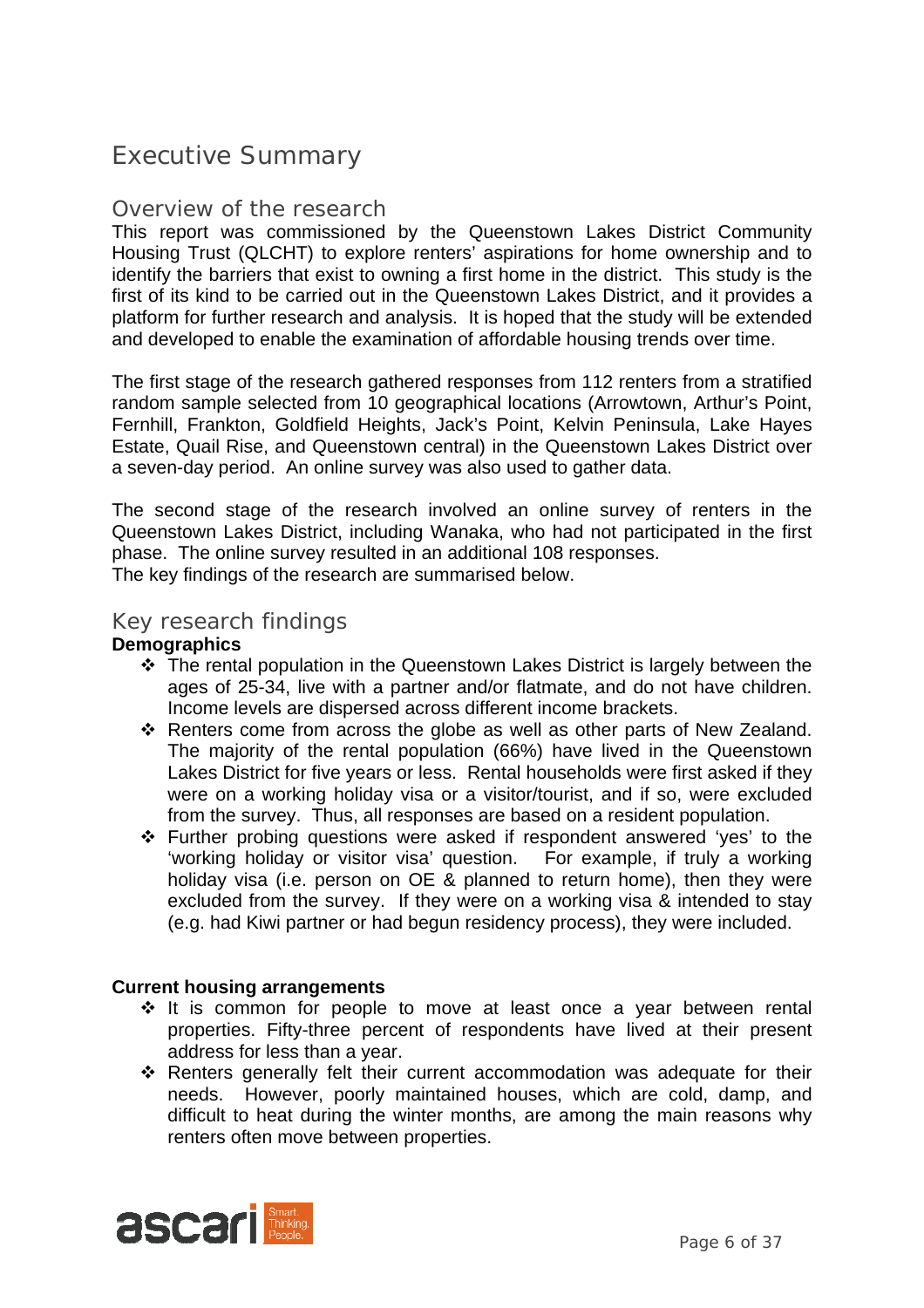- Being close to work, shops, and amenities are factors that influence choice of accommodation. Renters are also looking for new, modern homes with heat pumps and/or double glazed windows because Queenstown has a large proportion of poorly maintained rental properties.
- Affordability is a concern, although the majority of renters believed their current accommodations were 'fairly priced and good value' for Queenstown. Most respondents stated they could not afford to live independently, which helps explain why a high percentage of renters have a least one flatmate.

### **Main reasons for renting**

 $\div$  The two main reasons why people rent are they cannot afford to buy the type of home they want, and/or they are trying to save for a deposit.

#### **Aspirations for home ownership**

- Seventy-eight percent of renters would prefer to own a home. The majority thought that they were never likely to be able to afford to buy the home they really wanted in the Queenstown Lakes District.
- \* Despite pessimistic sentiments concerning their ability to gain home ownership, most believed there was good quality housing currently available in Queenstown.
- \* Respondents were evenly dispersed in terms of when they would like to ideally purchase a home.

#### **Attitudes about home ownership**

- \* Renters believed buying a home was more cost effective than renting, but they were reluctant to buy an expensive home because of high interest rate fears.
- Having enough money for a deposit, earning enough income to pay the mortgage, and being able to own a home in a desired neighbourhood were seen as barriers to home ownership.
- Despite affordability issues, just 28% of respondents considered moving out of the Queenstown Lakes District to find more affordable housing.
- Over half (52%) of the respondents said they were 'very likely' to stay in Queenstown in the next five years. Possible reasons for leaving Queenstown included: better employment (42%); be closer to family/care giver (25%); and a lack of affordable housing (24%).

#### **Housing priorities and willingness to compromise**

- $\div$  Location was an important housing priority for half of the renters (51%), although the need to be near their place of employment was not. Being close to friends or family was also less important, with just 38% stating it would influence their housing choice.
- $\div$  The majority of renters are willing to make lifestyle (67%) and financial (55%) sacrifices to achieve home ownership.
- An overwhelmingly majority (90%) agreed it was important that their home was a sound investment for the future.

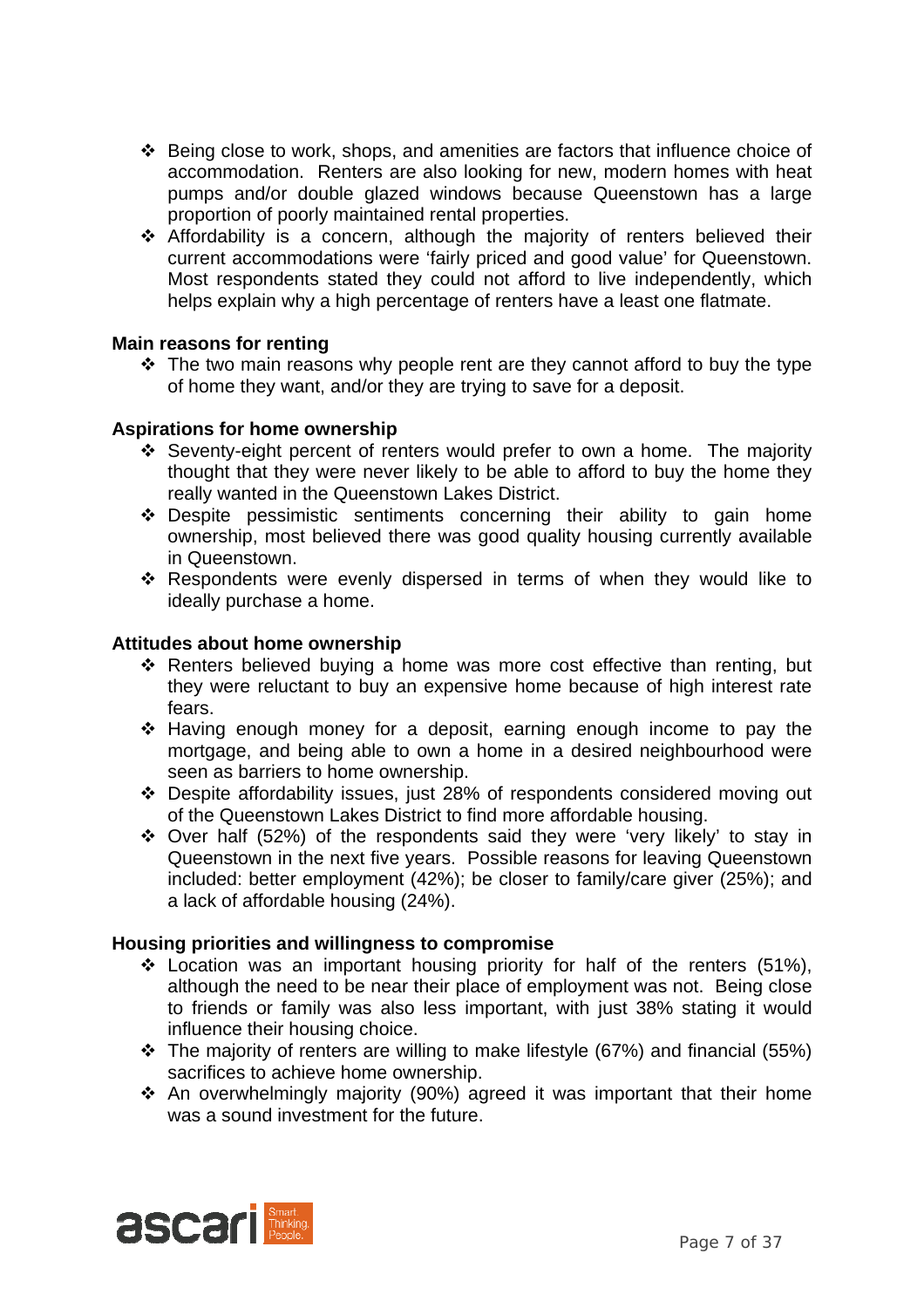### **Future QLCHT schemes**

- Just 32% of people had heard of the Trust while 68% had not.
- Over half (53%) of renters expressed an interest or were keen to hear more about other affordable housing arrangements.

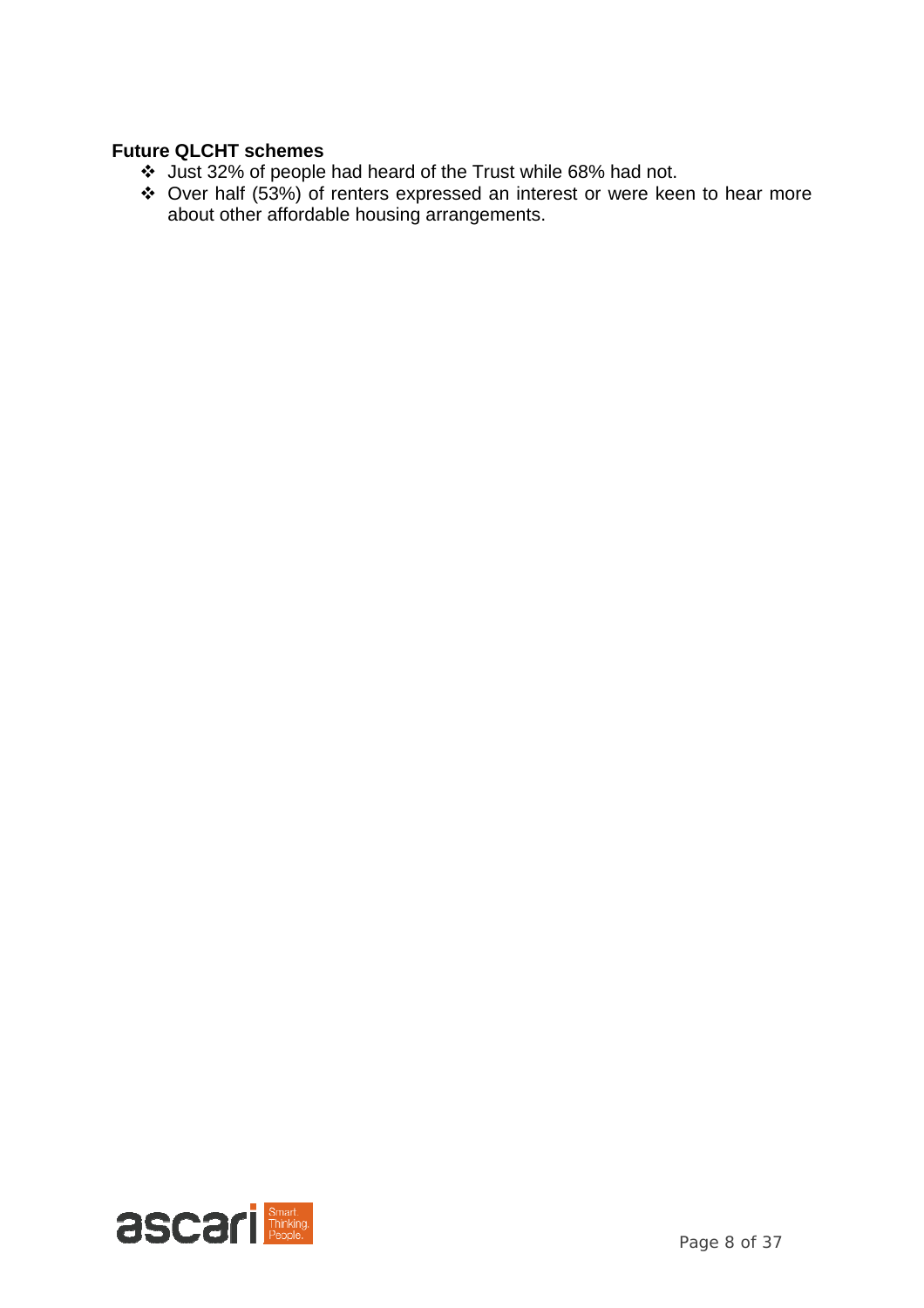## 1 Introduction

### 1.1 Overview of the research

Queenstown is one of the fastest growing districts in New Zealand. With an increasing resident population and a rapidly expanding tourism market, one of the main challenges facing the Queenstown Lakes Community Housing Trust (QLCHT) is to deliver affordable homeownership opportunities in the Queenstown Lakes District. The QLCHT established a Shared Ownership Programme, but the organization is looking to extend its services to include other affordable housing models (e.g. leasehold type schemes).

If new initiatives are to succeed, the QLCHT requires information on the issues, attitudes, and aspirations of renters in the Queenstown Lakes District. Rarely is attitudinal information collected. As a result, little is known about underlying attitudes and aspirations about homeownership as compared with renting, perceptions of the affordability of housing, and the willingness to make sacrifices associated with purchasing and maintaining a home.

In an attempt to acquire an understanding of these issues, the QLCHT commissioned Ascari to carry out survey research to provide a picture of the renting population in the Queenstown Lakes District. The study seeks to understand renters' aspirations for, and barriers to, home ownership in the Queenstown Lakes District. It examines the attitudes, preferences, and aspirations of Queenstown households to inform future policy decisions, but more specifically, how the QLCHT can best help the rental population in the Queenstown Lakes District achieve their home ownership aspirations.

### 1.2 Research methods

This research involved two phases of data collection, which are briefly described below. A full discussion of the research design and methods is presented in Appendix 1.

**Phase I:** The first stage of the research was designed to be representative of the Queenstown Lakes District rental population. A geographically stratified random sample of 482 households was drawn from 12 strata (Arrowtown, Arthur's Point, Fernhill, Frankton, Goldfield Heights, Jacks Point, Kelvin Peninsula, Lake Hayes Estate, Lakeside Estate, Quail Rise, Queenstown Central, and Wakatipu Basin) using information from the rates database. In total, 112 people were interviewed in a door-to-door survey.

**Phase II:** The second stage of the research involved an online survey of renters in the Queenstown Lakes District, including Wanaka, who had not participated in the first phase. The online survey resulted in an additional 108 responses.

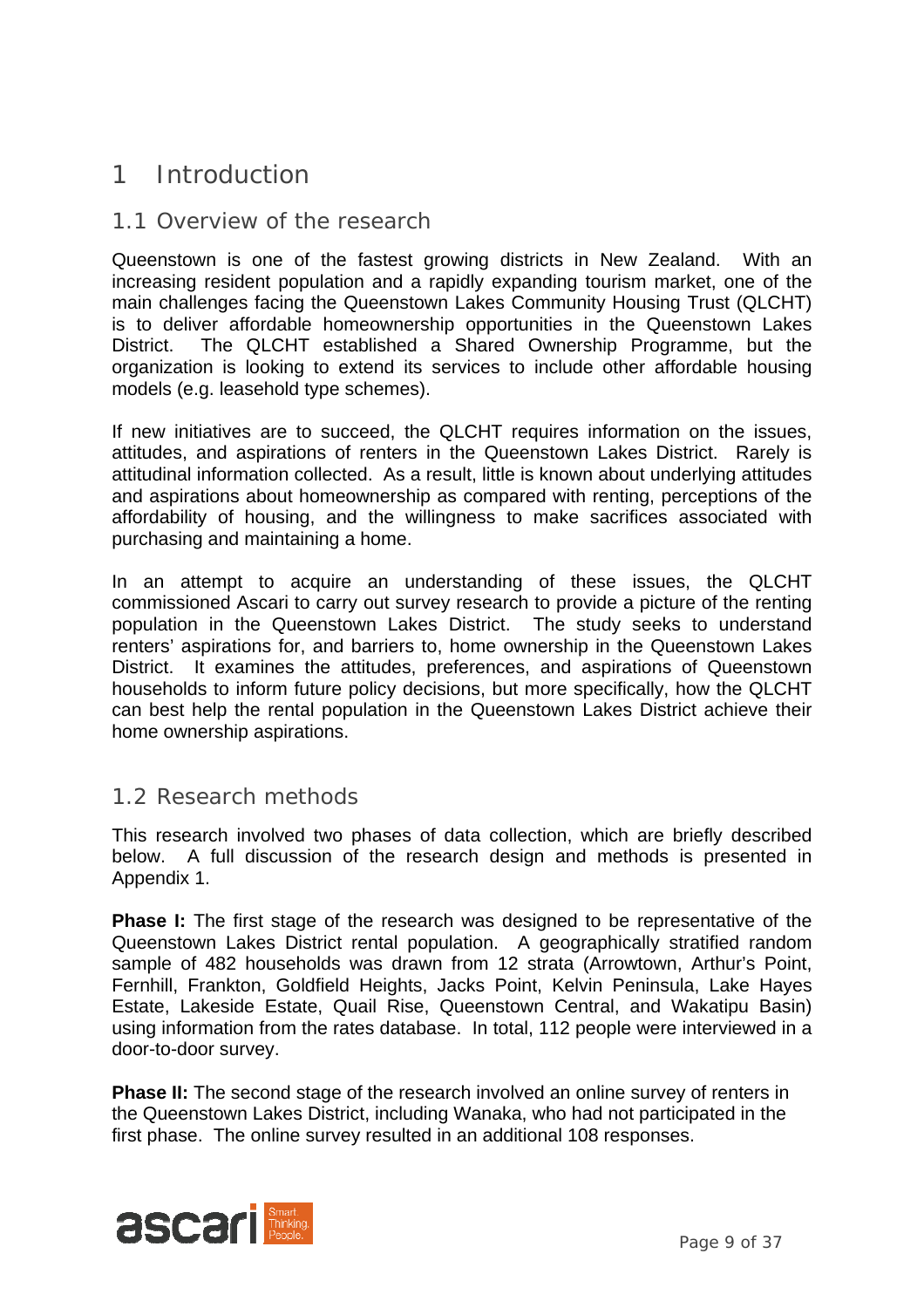Although this report presents the main findings from both stages of the research, it is clearly indicated when the report refers to the online findings. Otherwise, the results presented in this report relate to the data collected from the door-to-door survey.

**Cross-tab analysis:** Upon request a further round of analysis of the phase 1 data was undertaken, this looked at the data gathered in more detail to garner a greater understanding the dynamics of the QLDC renters market and the identification of any significant patterns. It is important to note that due to the sample size of the survey this type of cross-tab analysis may have significant limitations if the results are used to quantify assumptions about the entire rental market. Although one to one crosstab analysis can provide useful data, its usefulness may be limited to what it says about the sample only.

### 1.3 Overview of the report

The structure of the rest of this report is as follows:

**Section 2** provides information about characteristics of the rental population in the Queenstown Lakes District, including age, household composition, and income levels, which are three factors associated with home ownership. It also discusses the transient nature of the Queenstown rental population.

**Section 3** examines attitudes towards rental housing in Queenstown, including reasons for choosing current arrangements as well as satisfaction levels with current rental housing arrangements.

**Section 4** explores perceptions of home ownership. It explores reasons for renting, aspirations and barriers for home ownership, the desired timeframe for purchasing a home, housing priorities, and the willingness to compromise.

**Section 5** discusses awareness of the Queenstown Lakes Community Housing Trust and its shared ownership scheme.

**Section 6** presents a summary of the key research findings and offers concluding comments.

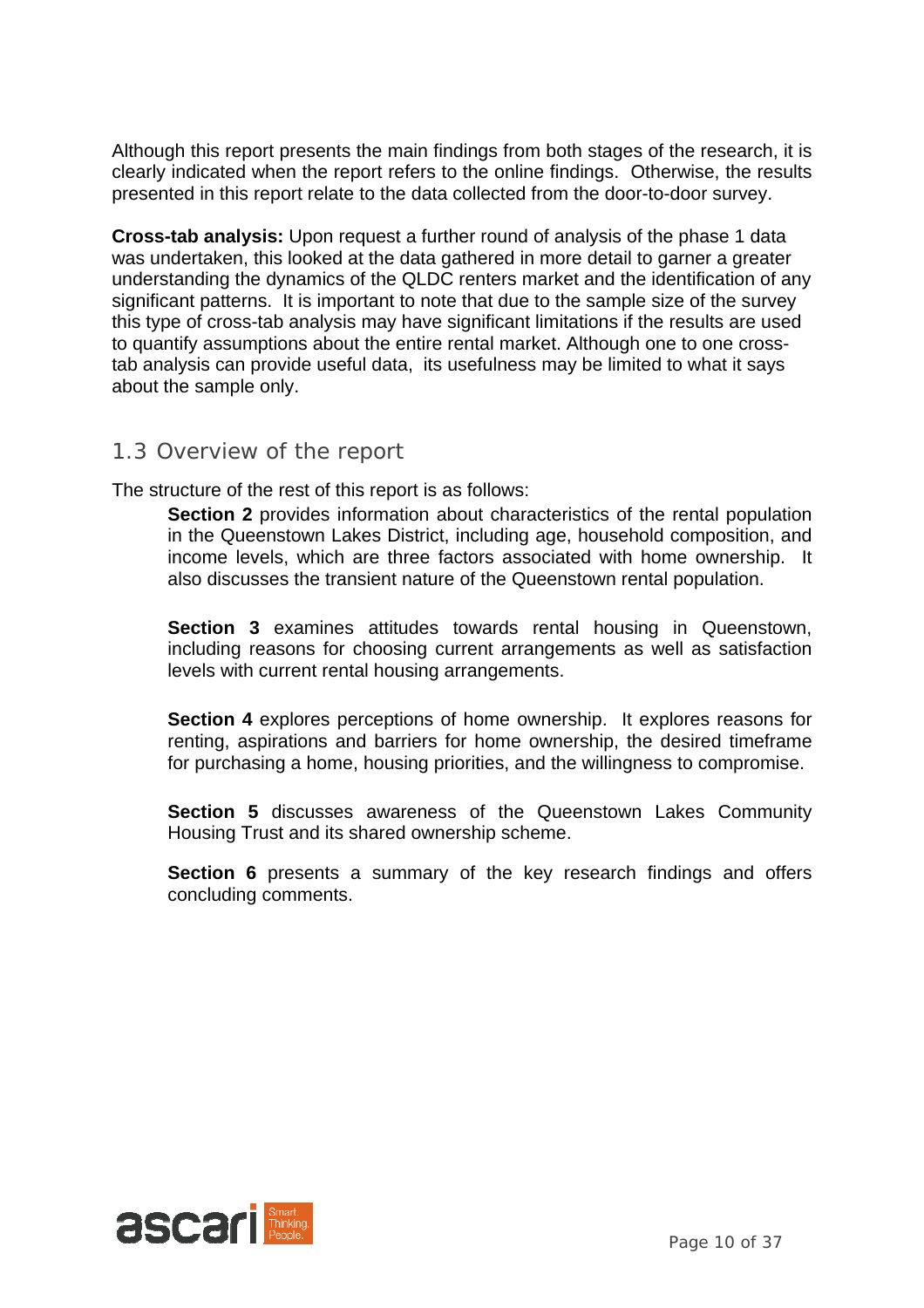## 2 Who is renting in Queenstown?

Renowned for its pristine lakes, rugged mountains, and adventure activities, the renters who participated in the study were drawn to the Queenstown Lakes District for a number of reasons: change in lifestyle, employment opportunities, passion for the outdoors, and/or to be near family and/or friends. Others came for a holiday and stayed. The rental population in Queenstown is from all corners of the globe (largely South America, the United Kingdom, and Australia), as well as different parts of New Zealand. This description paints a picture of Queenstown that one might expect – an internationally known resort town and popular New Zealand destination that attracts people from around the world. The relevance of Queenstown's allure for the housing market is significant.

Queenstown has a high demand for rental properties to meet not only the needs of domestic and international visitors, but also those of the wider Queenstown community. Rental housing offers several advantages over homeownership, such as more flexibility, greater convenience, and lower costs than buying a home. As a result, certain households are more likely to rent than own, including young adults, families relocating to a new region, travelers on working holiday visas, recent immigrants, and low income households.

So what does the rental demographic look like in Queenstown? This section provides information about characteristics of the rental population in the Queenstown Lakes District, including age, household composition, and income levels, which are three factors associated with home ownership.

## 2.1 Age profile

The age profile was predominantly young, with the majority of renters (43%) in the Queenstown Lakes District falling between the ages of 25-34 (see Figure 1). The online survey results were even higher for this age bracket (51%). There were a number of reasons why young adults are more likely to rent rather than own their home. The main reasons were that financial resources were limited, the labour market was unstable, or they were simply not interested in becoming homeowners at this stage in their life. Other reasons for renting are explored later in the report. An interesting fact revealed in Table 1 is the large percentage (42%) of renters in the upper age brackets (35 years and up), typically above the average median age of first home buyers. What this statistic suggests is that there are other factors strongly associated with home ownership levels, such as living arrangements, marital status, and income.

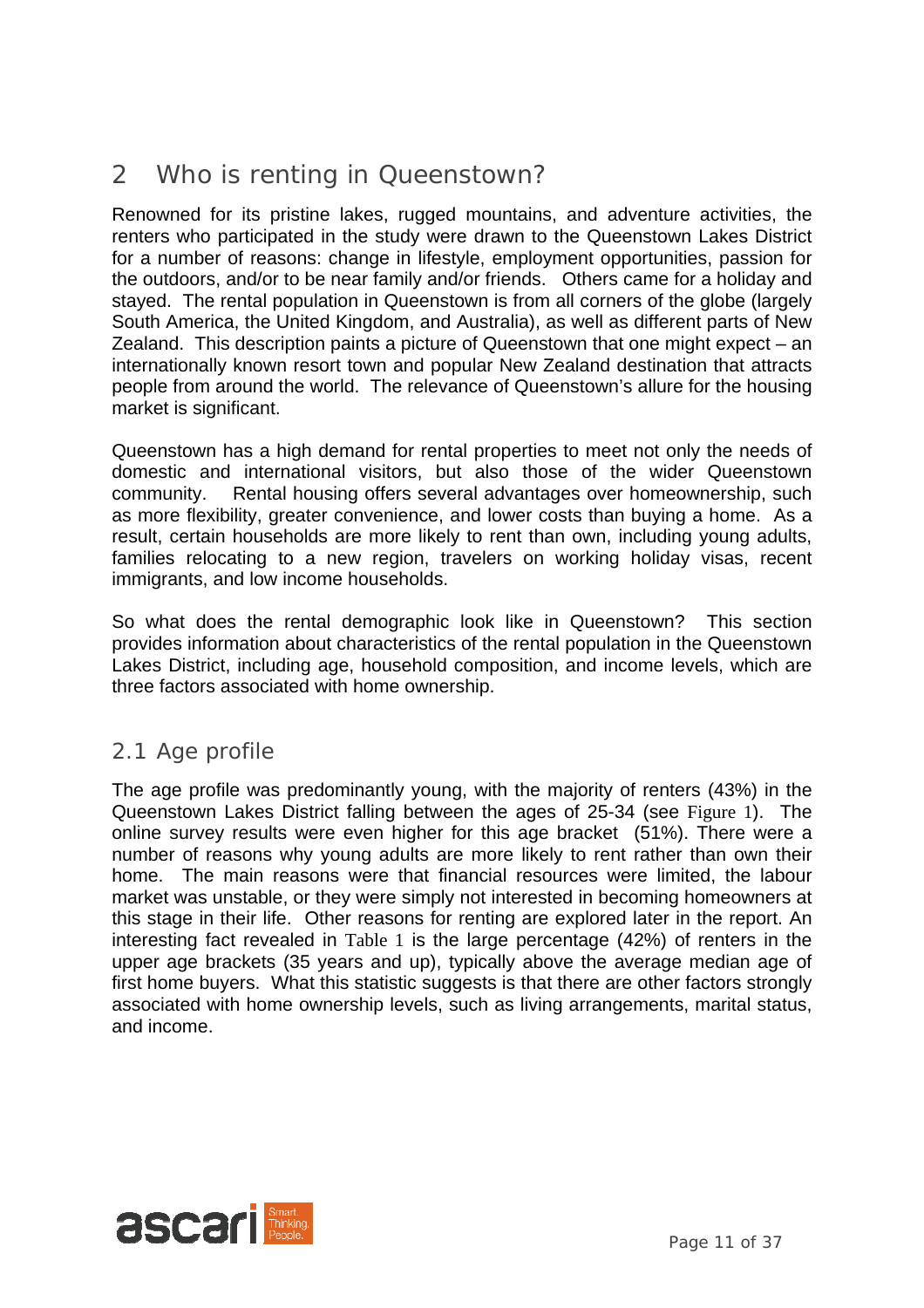

**Figure 1: Age of renters in Queenstown Lakes District1** 

## 2.2 Household composition

The Queenstown Lakes District has a high number of unrelated people living together in one household. Although over of a third of respondents (37%) stated they were single or did not live with their partners, 82% had at least one flatmate. Among this group, 21% had children (all respondents except one are single mother families). A third of single parent households also lived with flatmates, in addition to their children. Indeed, few renters lived by themselves. Just 4% lived alone.

The majority of renters (63%), however, lived with their partners, although 40% of this group also lived with at least one additional flatmate. Of the 63% who lived with their partners, 39% had children. Most families (85%) had one to two children, nearly all under the age of 10. The remaining 15% of families had three to five children, up to 19 years of age. The data from the online survey largely parallel these findings.

Shared rental accommodation is a popular option in Queenstown, which could suggest two things: one, housing affordability is an issue due to low incomes and the high cost of renting or owning a home; or two, a high population turnover in Queenstown, especially in the rental market. The research shows that both have merit, which, in turn, has important implications for home ownership.

## 2.3 Income of respondents

Purchasing a home requires substantial financial investment. Thus, income is an important factor influencing home ownership. Most households had at least one full-

 $<sup>1</sup>$  Percentages may not total 100% due to rounding.</sup>

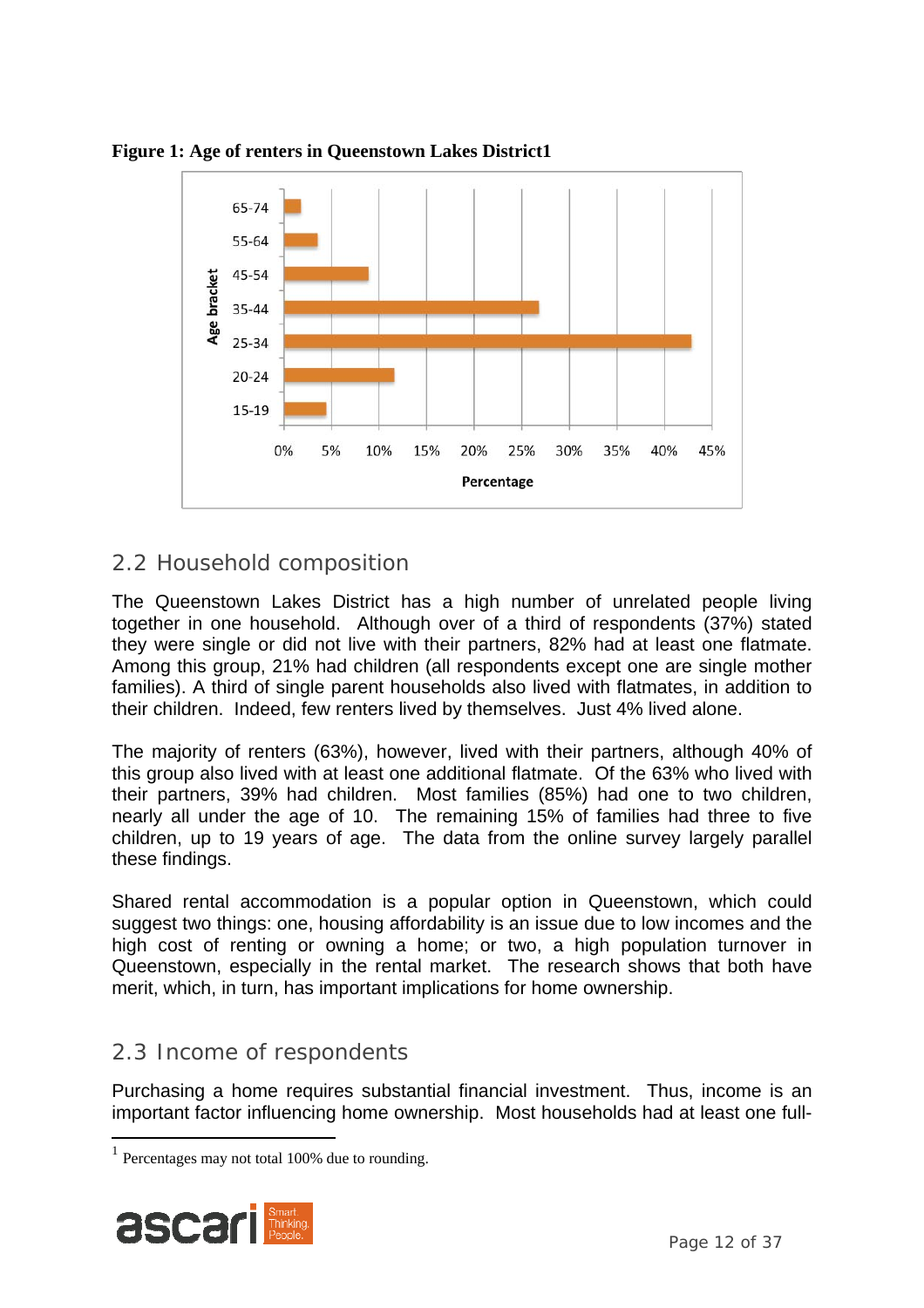time worker (87.5%); however, annual household incomes were relatively dispersed across the different brackets (see Table 1).

| <b>Annual household</b><br>income | <b>Percent</b><br><b>Frequency</b><br>Door to door survey $(n=112)$ |       | <b>Frequency</b><br><b>Online survey (n=105)</b> | <b>Percent</b> |
|-----------------------------------|---------------------------------------------------------------------|-------|--------------------------------------------------|----------------|
| Less than $$30,000$               | 16                                                                  | 14.3% | 1                                                | 1%             |
| \$30,001 to \$40,000              | 16                                                                  | 14.3% | 15                                               | 14.3%          |
| \$40,001 to \$50,000              | 15                                                                  | 13.4% | 12                                               | 11.4%          |
| \$50,001 to \$60,000              | 11                                                                  | 9.8%  | 12                                               | 11.4%          |
| \$60,001 to \$70,000              | 15                                                                  | 13.4% | 15                                               | 14.3%          |
| \$70,001 to \$80,000              | 8                                                                   | 7.1%  | 12                                               | 11.4%          |
| \$80,001 to \$100,000             | 20                                                                  | 17.6% | 17                                               | 16.2%          |
| Over \$100,000                    | 6                                                                   | 5.4%  | 10                                               | 9.5%           |
| Declined/Don't know               | 5                                                                   | 4.2%  | 11                                               | 10.5%          |

**Table 1: Annual household income2** 

The median income was between \$50,001 to \$60,000, with the highest frequency in the \$80,001 to \$100,000 range. This suggests that housing affordability is an issue across diverse household income levels. Australian research has shown that income is a better predictor of home ownership than changing family circumstances (e.g. marriage, birth of children) or life cycle stage (Kendig, 1984).<sup>3</sup> In a context of rising house prices and affordable housing shortages, this suggests some renters in Queenstown may not be able to attain their housing goals.

## 2.4 Population turnover

Another issue that has an impact on housing demand and the market is the population turnover in Queenstown, which is largely driven by the number of visitors on short to medium term work visas. Of the 242 households contacted from the sample, 66 or 27% were on seasonal or short-term work visas, the property was under construction, or deemed ineligible for other reasons. This population was excluded from the research because their visas were for a fixed period, and most had to return home as a work condition. However, visitors on medium to long-term work visas were included because of options to live permanently in New Zealand. Although most expressed interest in staying in Queenstown, the views of these renters fell into three categories. Some respondents discussed aspirations for home ownership, but wanted to have permanent resident status before purchasing a home. Others discussed purchasing property in Queenstown as an investment, but with the

<sup>3</sup> Kendig, H. (2004). Housing careers, life cycle, and residential mobility: implications for the housing market. *Urban Studies, 21*, 271-283



<sup>&</sup>lt;sup>2</sup> Flatmates are excluded from the calculation of annual household income.<br> $\frac{3 \text{ Kordic}}{2004}$  Housing general life and a regidential mobility.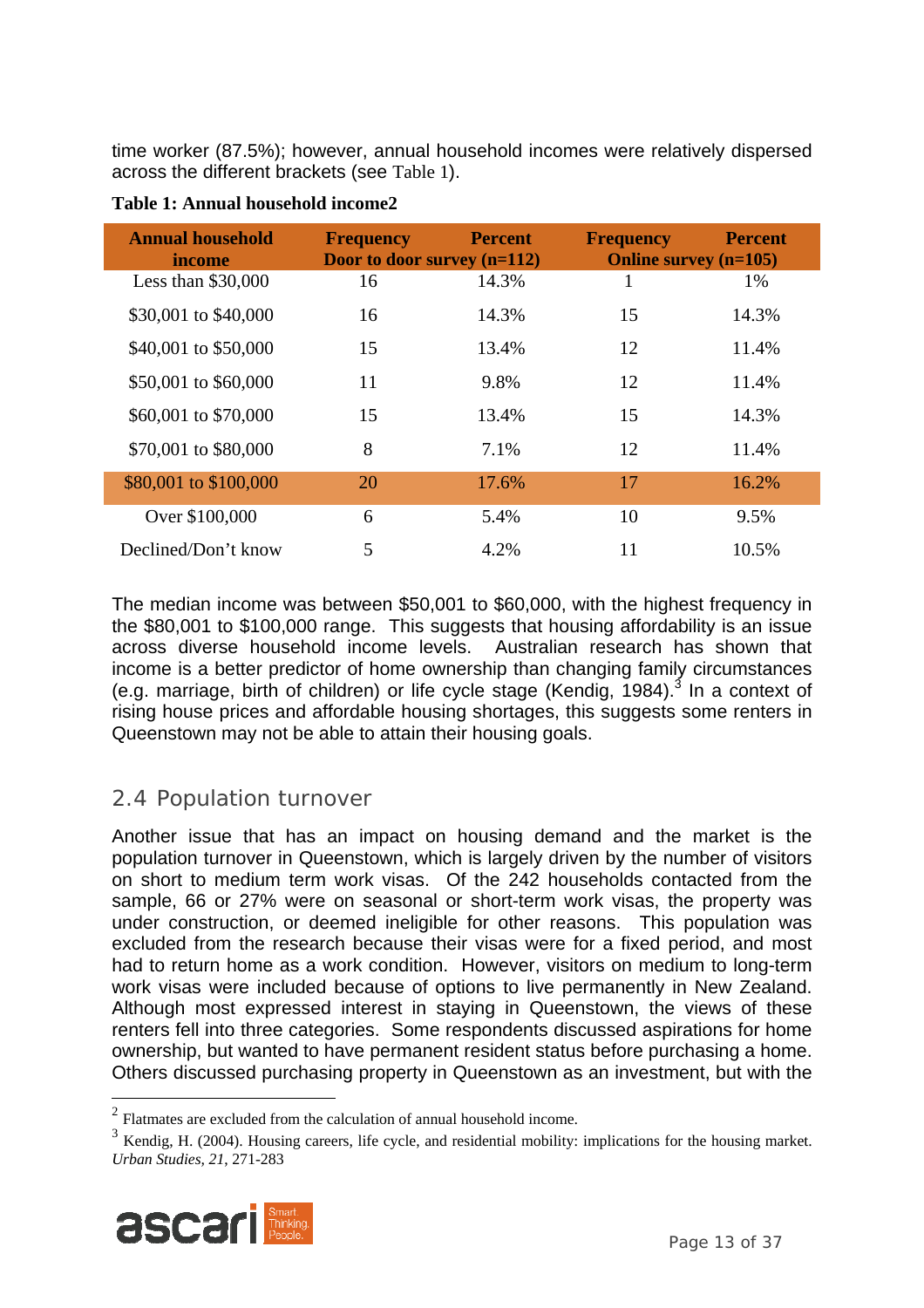eventual aim of moving back to their home country. The last group believed that buying a home in Queenstown was beyond their financial reach and planned to return to their native country to purchase at some point in the future.

Given the high number of visitors on both temporary and permanent work visas, the rental population in Queenstown is constantly changing. As Figure 2 shows, 45% of rental population had lived in the Queenstown for five years or less, with 21% having spent less than a year in the District. Just 35% were long-term residents, having lived in Queenstown for five years or more.



**Figure 2: Length of time spent living in Queenstown-Door to Door Survey** 

The results from the online survey were slightly different, with just 4% having lived in Queenstown Lakes District for less than a year, 44% between 1-5 years, 35% between 5-10 years, and 18% for more than 10 years. A possible explanation for the discrepancy is the inclusion of Wanaka and other surrounding areas (e.g. Bob's Cove and Hawea) in the online survey, which supports the point that Queenstown tends to attract a younger, transient population while the surrounding areas appeal to a more permanent population.<sup>4</sup> Although the research does not support this explanation, it is important to remember that participants of the online survey are not representative of the overall rental population.

## 2.5 Length of time at current rental address

The research reveals it is also common for people to move at least once a year between rental properties. Figure 3 shows that 53% of respondents have lived at their present address for less than a year, a far higher number than the online survey (36%). Just 12% of survey respondents and 7% of online respondents, however, had lived at their current address for longer than five years.

<sup>&</sup>lt;sup>4</sup> Fourteen percent of the online respondents listed their place of residence as Wanaka.

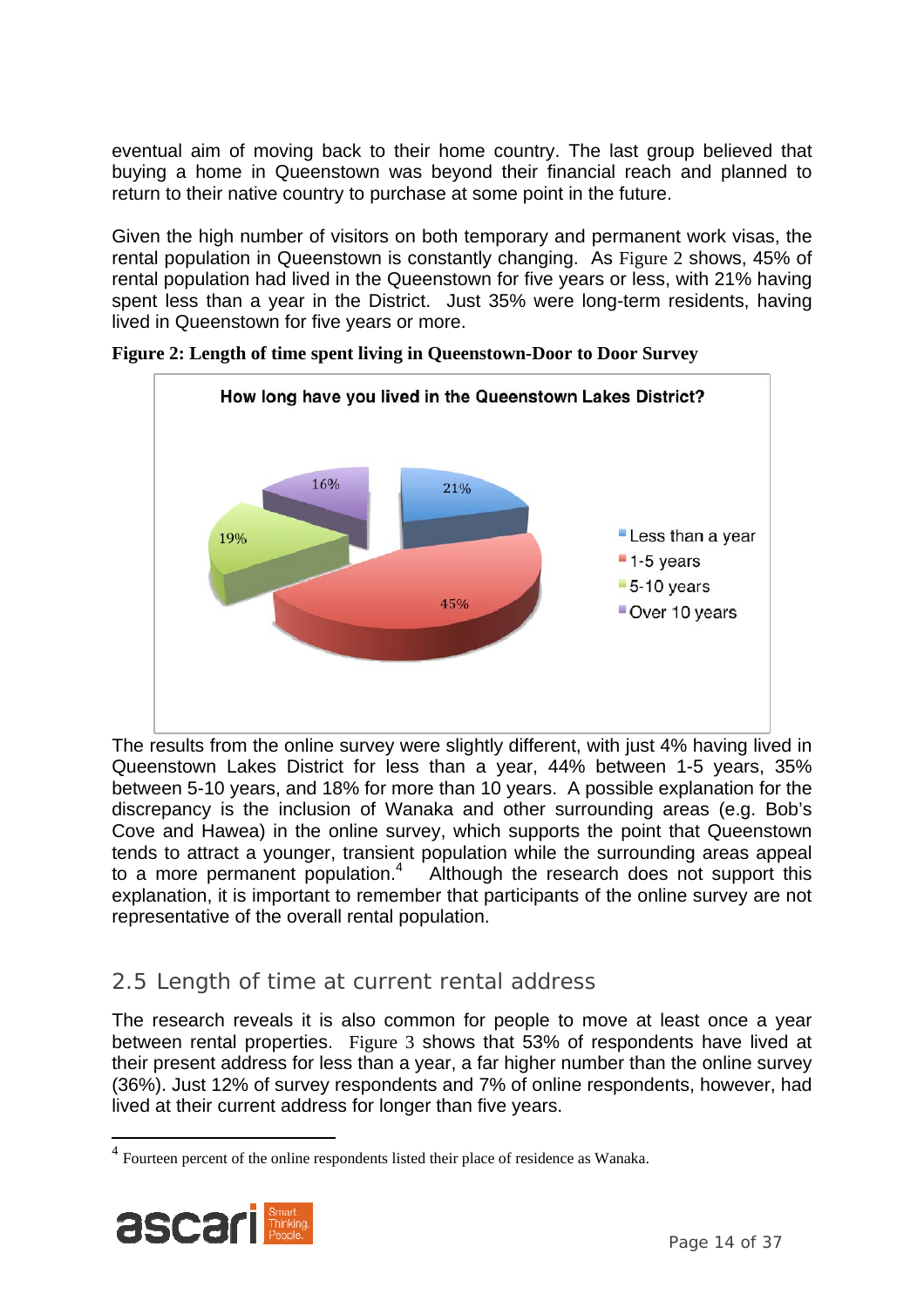



Internal disputes between flatmates or the desire to live with friends were common reasons why renters moved often. However, a number of respondents indicated that because the weather was turning colder, they were looking for another place to live. Some had just moved within the last week because their previous address was too damp and costly to heat. These comments point to a deeper issue as to why renters move often. As the next section shows, poorly maintained rental housing is a concern in Queenstown.

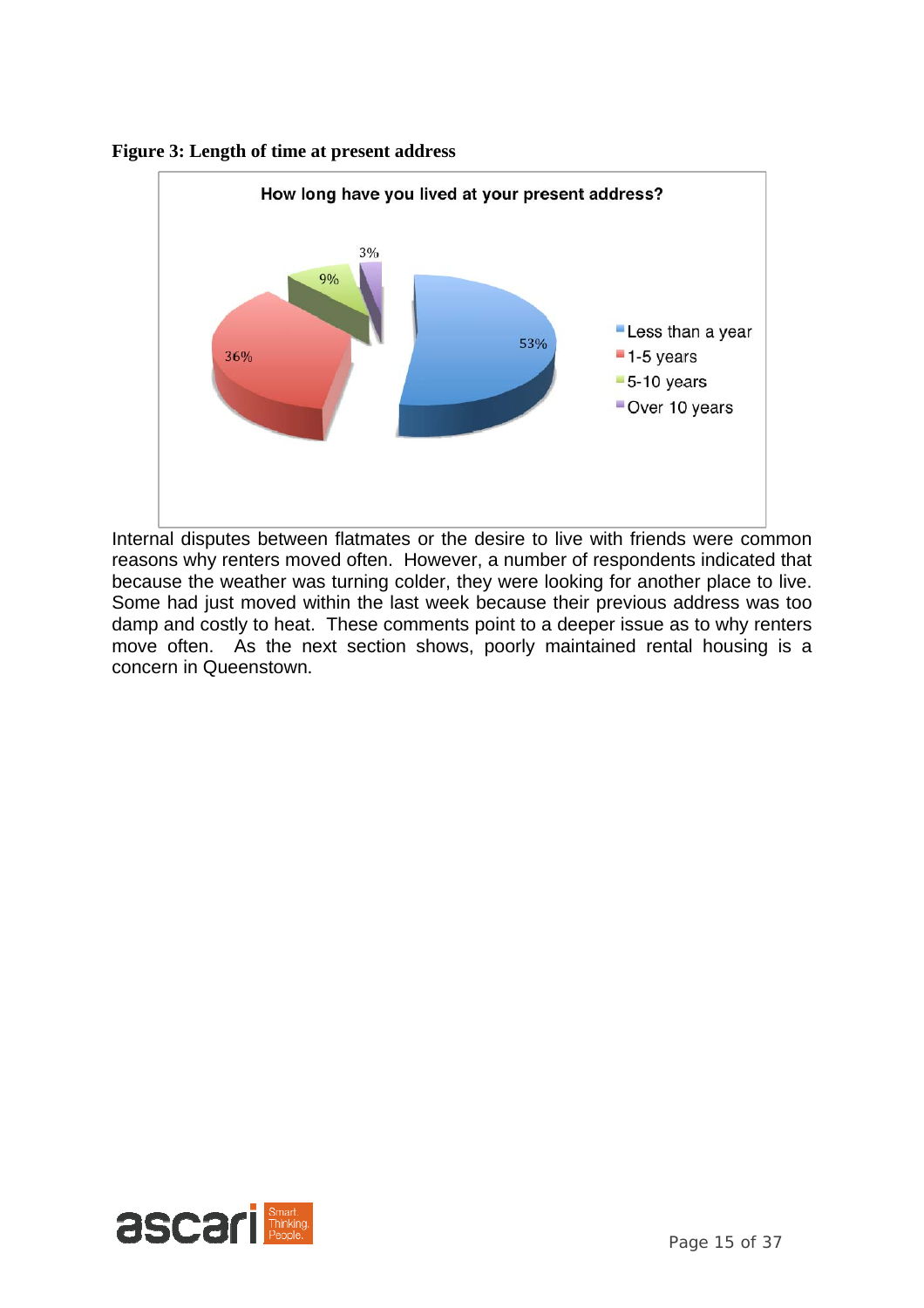## 3 Attitudes towards rental housing in Queenstown

## 3.1 Reasons for choosing current rental home

Given the high number of people surveyed who had moved rental properties within the last year, it was important to examine why they chose their current accommodation. A list of possible reasons was presented and respondents were able to check all that applied (see Table 2).

| <b>Reasons for choosing</b><br>current home | <b>Frequency</b><br>Door to door survey $(n=112)$ | <b>Percent</b> | <b>Frequency</b><br><b>Online survey (n=94)</b> | <b>Percent</b> |
|---------------------------------------------|---------------------------------------------------|----------------|-------------------------------------------------|----------------|
| Chose first available<br>unit               | 15                                                | 13%            | 30                                              | 32%            |
| Close to work                               | 34                                                | 30%            | 28                                              | 30%            |
| Close to shops $\&$<br>amenities            | 30                                                | 27%            | 18                                              | 19%            |
| More affordable                             | 28                                                | 25%            | 43                                              | 46%            |
| Better/nearer schools                       | $\overline{2}$                                    | 2%             | $\overline{4}$                                  | 4%             |
| Close to family/care<br>giver               | 1                                                 | 1%             | 1                                               | 1%             |
| Bigger home                                 | 18                                                | 16%            | 20                                              | 21%            |
| Smaller home                                | 3                                                 | 3%             | $\overline{4}$                                  | 4%             |
| Better neighbourhood                        | 13                                                | 12%            | 21                                              | 22%            |

**Table 2: Reasons for choosing current accommodation** 

Affordability, proximity to employment, shops, and amenities were the most common reasons citied. Interestingly, respondents also mentioned other reasons in addition to the ones listed above. For example, 16% of door-to-door respondents said they chose their current home because it was new, modern, and had a heat pump and/or double glazed windows. This was also a common reason given by online respondents (11%). A sunnier location, garden, and a landlord that accepted pets were also reasons citied in both surveys. Generally, a number of renters commented on the poor condition of rental properties in Queenstown, in particular being cold, damp, and difficult to heat during the winter months. Some interviewees mentioned landlords who refused to invest in the upkeep of their properties. A handful of respondents were renting from a family member (e.g. parents, sibling, aunt) who had purchased a rental property in Queenstown as an investment, and although this situation was not explored further in the interviews, it may relate to the affordability issue.

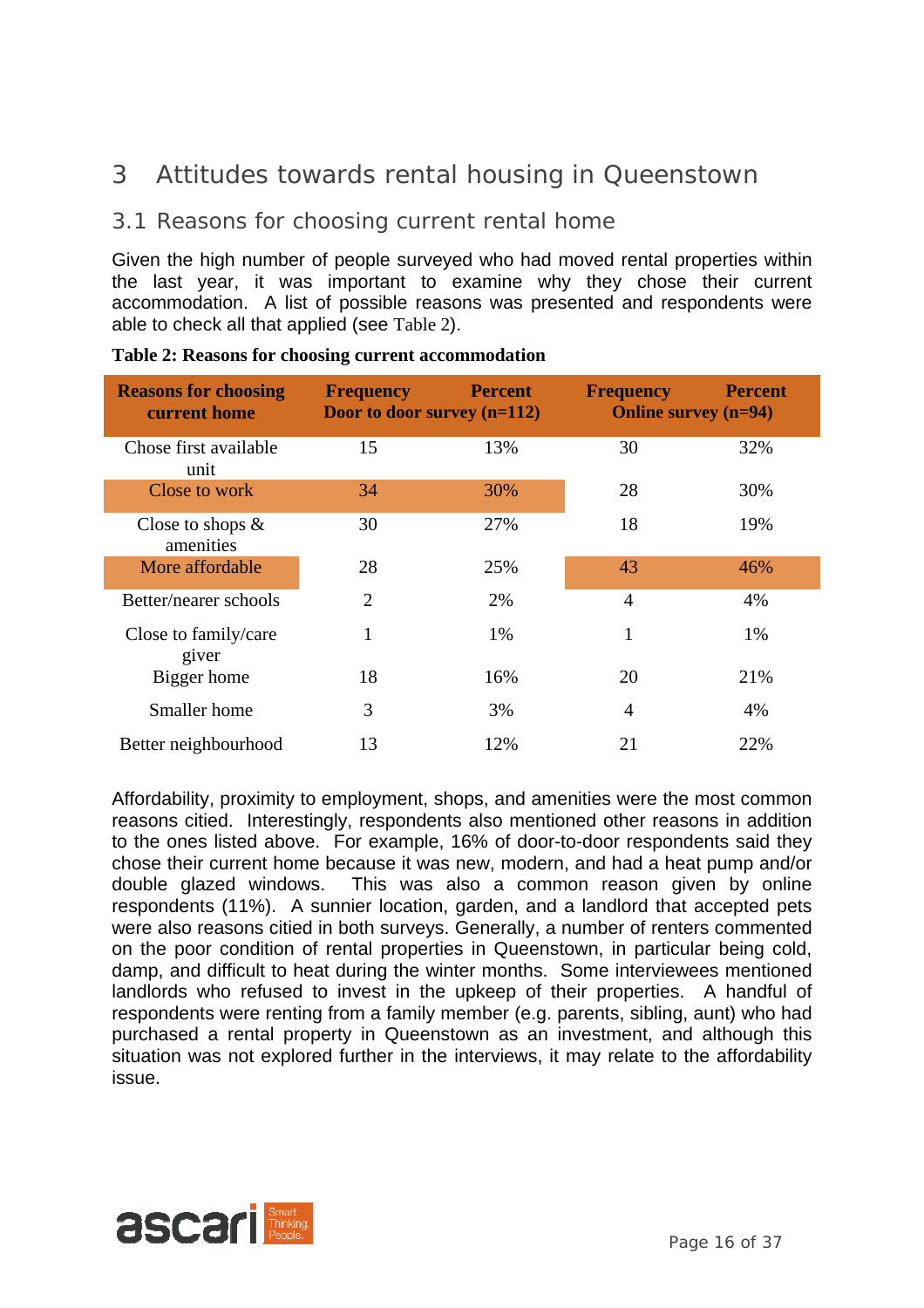## 3.2 Satisfaction with current rental housing arrangements

In spite of the issues discussed above, the majority of renters believed their present accommodation was adequate for their household needs (see Figure 4).



**Figure 4: Adequacy of current rental housing** 

Despite general satisfaction, approximately a third of respondents were dissatisfied with their current rental housing, largely for three reasons:

- **Too costly to heat,**
- Too small/crowded (due to the number of flatmates), and
- **Too old, in need of repair, or poor condition.**

As one person explained:

*It is a batch house, with only outdoor access to each room. It is very cold, but does have land, which is a bonus… It is in bad condition as the landlords do*  not look after it, as they tell me they will sell it in a few years and it will *bulldozed. As it was built in 1967, it has very old electrics. For a 3 bedroom house with no wood burner, it can cost over \$500 a month on electricity - the sad thing is that we are still freezing. This massive cost doesn't even keep us warm. Very futile. We do have a nice view though.* 

Uncooperative landlords and insecure tenancy (e.g. landlord planned to sell the property) were other reasons cited along with expensive rent.

Despite comments about rent being too expensive, the majority of renters indicated their accommodation was 'fairly priced and good value', although several respondents qualified this statement by saying 'for Queenstown' (see Figure 5).

#### **Figure 5: Value for money - rental accommodation**

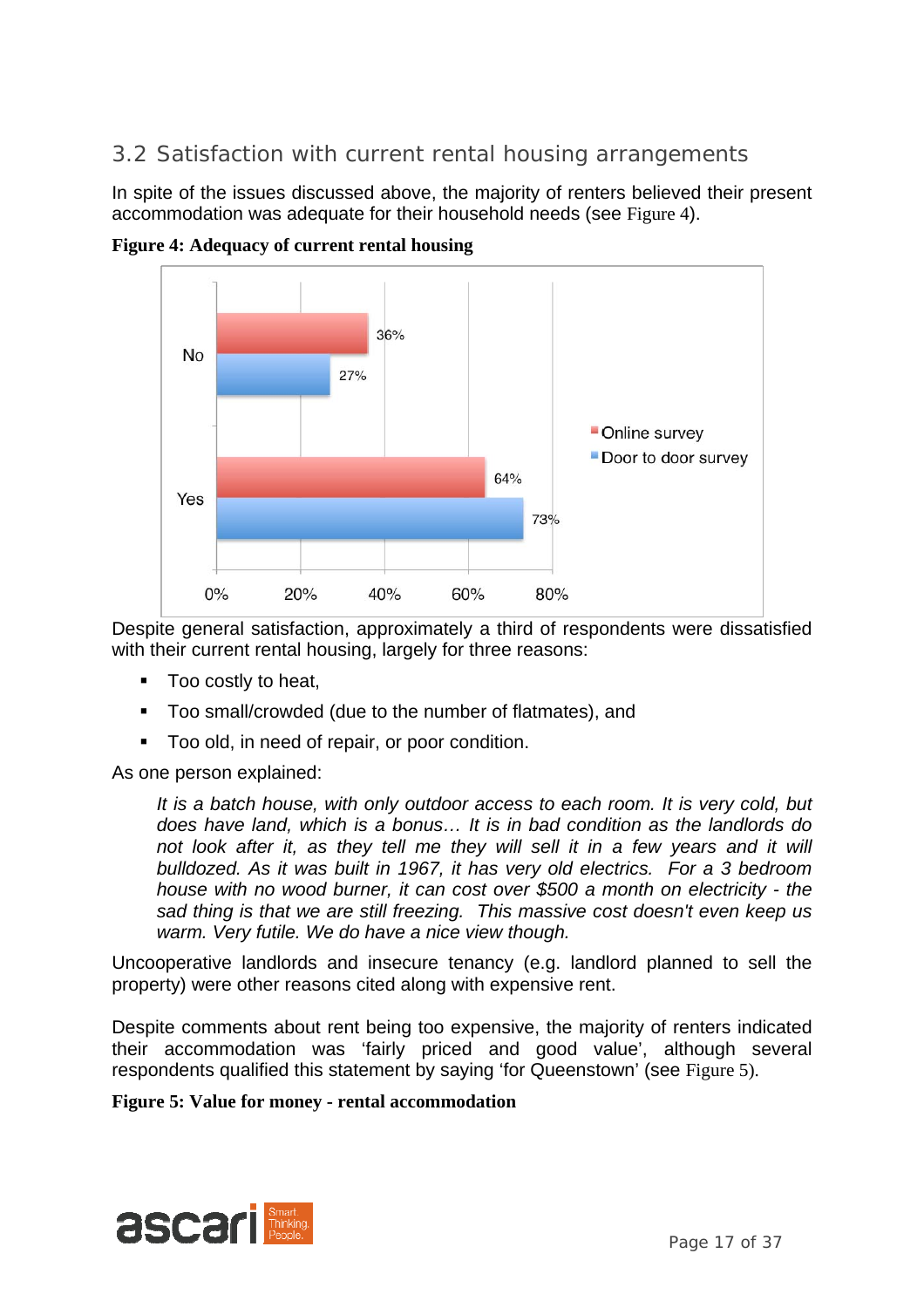

Shared living accommodation greatly reduced the cost of living. A number of respondents stated they could not afford to live independently. Few would dispute that the Queenstown Lakes District is an expensive place to live. But what are the main reasons why people are renting? What are their underlying perceptions about the affordability of housing in the District? Is there a willingness to make the sacrifices associated with purchasing a home? These and other questions are explored in the next section.

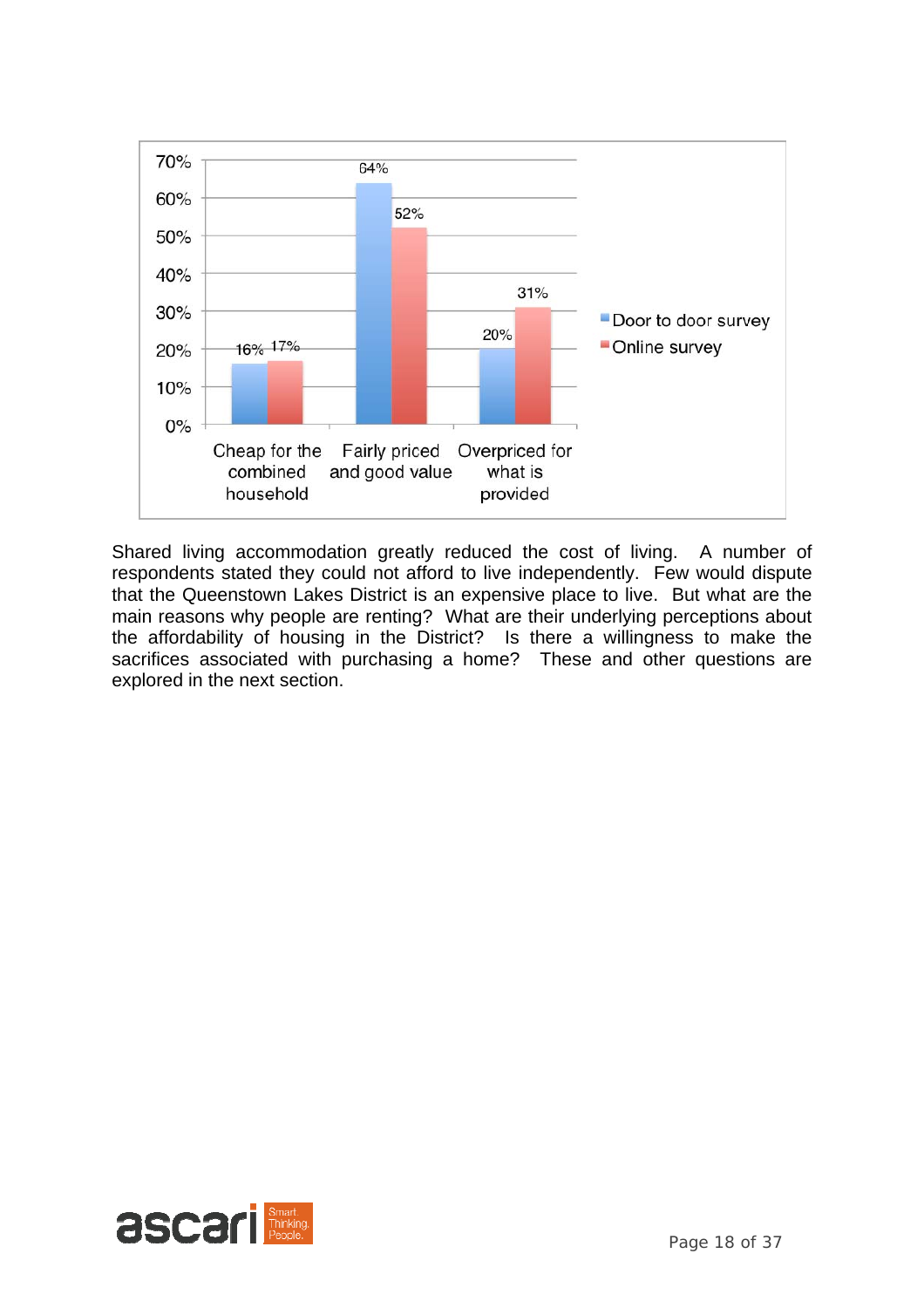## 4 Perceptions of home ownership

### 4.1 Reasons for renting

A small portion of respondents, 25 out of 112 (22%) prefer to rent rather than own. A large portion, 85 out of 112 (76%) indicated a preference to own.

The question "why are you renting?" sheds light not just on the attitudes and perceptions of homeownership, but also helps explain why some people are moving towards home ownership and other are not (see Table 3). Again, respondents were able to choose all reasons that applied.

| <b>Reasons for renting</b>                            | <b>Frequency</b><br>Door to door survey $(n=112)$ | <b>Percent</b> | <b>Frequency</b><br><b>Online survey (n=106)</b> | <b>Percent</b> |
|-------------------------------------------------------|---------------------------------------------------|----------------|--------------------------------------------------|----------------|
| Short term stay (less<br>than two years)              | 10                                                | 9%             | $\overline{4}$                                   | 4%             |
| Want flexibility to be<br>able to move when I<br>want | 15                                                | 13%            | 7                                                | 7%             |
| Don't want<br>responsibilities of<br>home ownership   | 18                                                | 16%            | 1                                                | 1%             |
| Can't afford to buy the<br>type of home I want        | 36                                                | 32%            | 62                                               | 59%            |
| Unable to attain a<br>mortgage                        | 15                                                | 13%            | 21                                               | 20%            |
| Unable to save for a<br>deposit                       | 26                                                | 23%            | 30                                               | 28%            |
| Currently saving for a<br>house/looking to buy        | 18                                                | 16%            | 56                                               | 53%            |

### **Table 3: Reasons for renting**

More than half of the online renters said that they were currently saving or looking to buy a house (53%) but could not afford to buy the type of home they wanted (59%). The high percentage of renters currently saving or looking to get into the property market might explain their interest in the survey. However, the inability to afford their desired home was also the primary reason stated by renters who participated in the door-to-door survey, although the percentage (32%) is lower. A notable number of renters mentioned that they were struggling to save for a deposit, which is partly explained by lenders now requiring a deposit of around 20%. One renter stated:

*We are hoping to build, but now banks have increased deposit required for construction loans - looks like this might not be possible. Have deposit on section (still awaiting title). It's impossible to save. As much as we try to* 

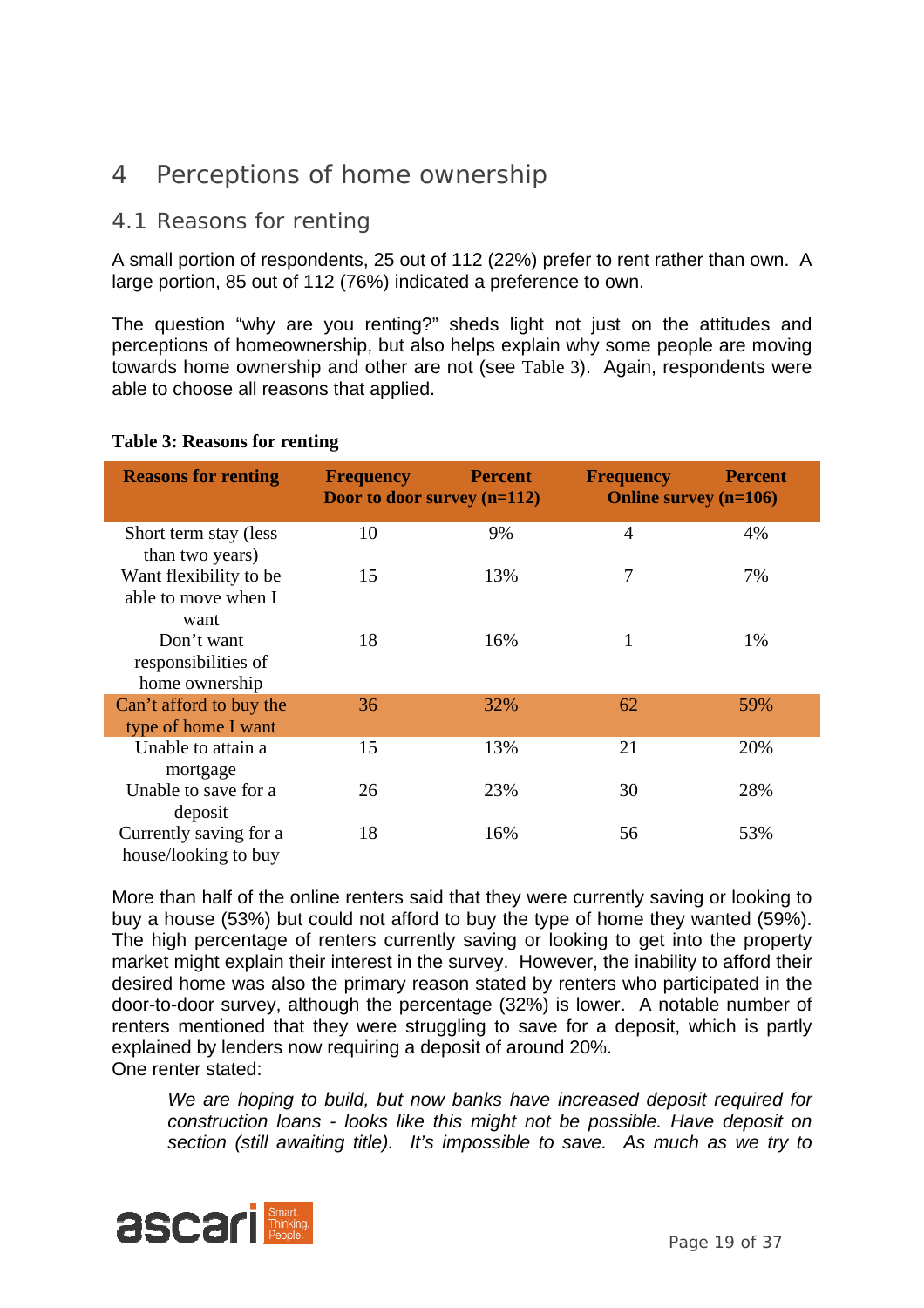*economise, one less coffee a week is not going to amass a deposit for a home.* 

Clearly though, affordability is the main reason why people are renting in Queenstown. As another respondent pointed out:

*For the money I have, there is not a lot available. There needs to be more houses/apartments available for under \$350,000.* 

Several renters simply said, "*We cannot afford to buy a house in Queenstown.*"

A group that preferred to rent were overseas visitors waiting to hear about their application for permanent residency (13%), which reinforces the point about Queenstown attracting a high percentage of overseas visitors looking for work opportunities and a better lifestyle. Related to this group was a handful of respondents (6%) who owned property overseas or elsewhere in New Zealand. Some were trying to sell this home before buying in Queenstown but others never intended to buy because of the high cost. A small percentage (4%) thought the market was overinflated and were watching to see what would happen. If house prices stayed the same, they intended to buy elsewhere in New Zealand or overseas.

*Owning a house is an investment. I'd like to be here long term. However, affordability of housing is a problem. I am looking at investing elsewhere as it is above my income level currently to buy in Queenstown compared to other towns/cities.* Finally, personal reasons were also mentioned, and these included: marriage breakup, family illness, just arrived in Queenstown, failed business, first child due to be born, and fears about job security.

Only twenty five percent of respondents stated that they would prefer to rent than own or had no particular preference (see Table 4). These individuals were more likely to be employed full time (84%), be single and living with others (32%) or living with their partner only (32%).

Respondents from this group fell into two distinct categories: Those with incomes below \$60,000 per year comprised 46% and a different group with relatively high incomes with 33% having an income of between \$80,000 to \$100,000 per year. Some said that they would not consider a different ownership option (36%) which may indicate a driver other than cost influencing the preference to rent for these particular respondents. A larger group of 40% comprised those responding "Don't Know and "Blank" to this same question. 24% responded that yes they would consider a different ownership option. As the survey did not give much detail about what the "other" ownership option would be, there appears to be a wide opportunity with the Yes and Don't Know/Other groups (64%) to explore this issue further.

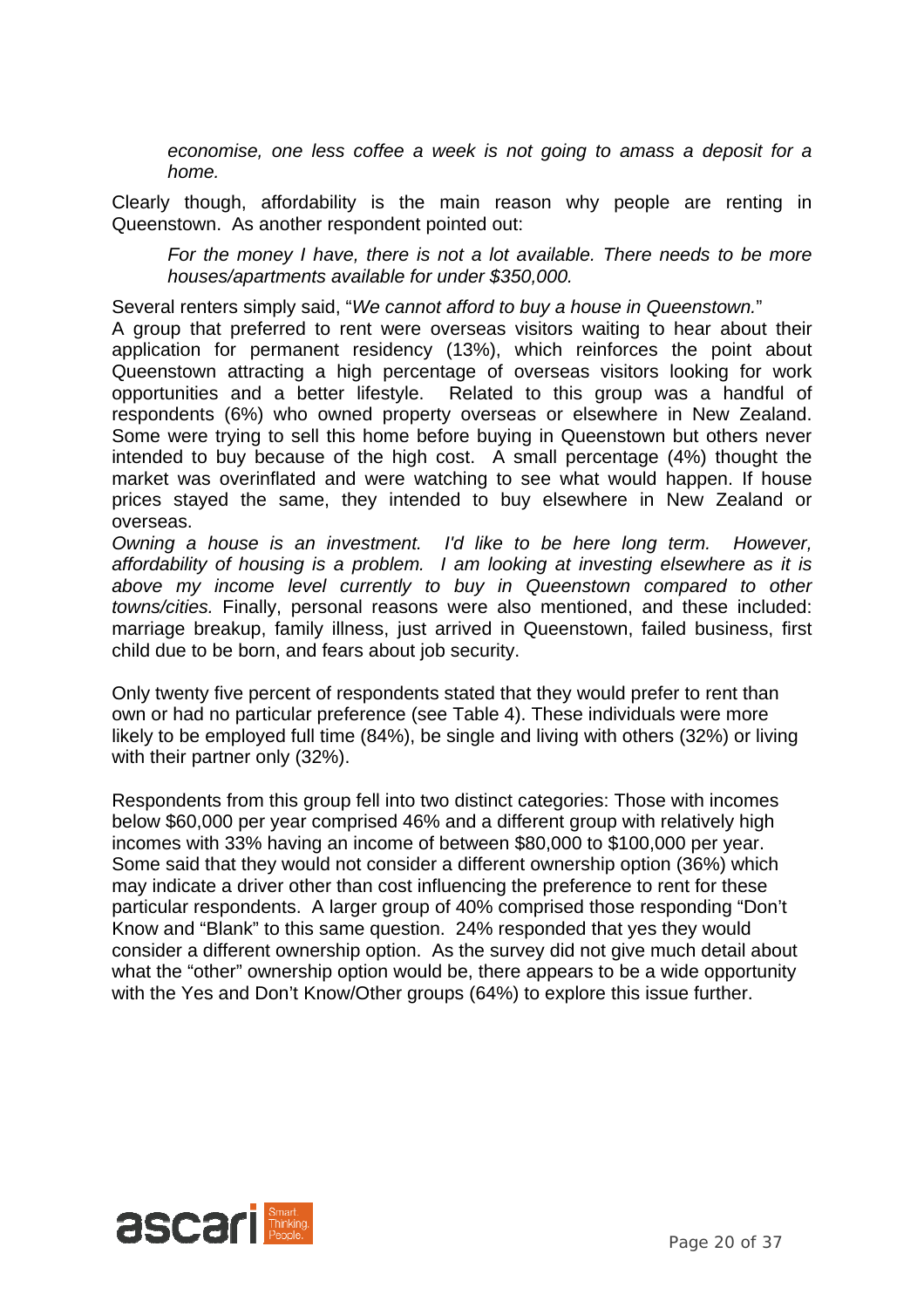| <b>Employment status</b>                            |                |                |  |  |
|-----------------------------------------------------|----------------|----------------|--|--|
|                                                     | <b>Number</b>  | <b>Percent</b> |  |  |
| Fulltime                                            | 21             | 84%            |  |  |
| Part-time                                           | $\overline{2}$ | 8%             |  |  |
| Other                                               | $\overline{2}$ | 8%             |  |  |
| <b>Household Composition</b>                        |                |                |  |  |
|                                                     | <b>Number</b>  | <b>Percent</b> |  |  |
| Single                                              | $\mathbf{1}$   | 4%             |  |  |
| Single with kids (no others)                        | 3              | 12%            |  |  |
| Single with others (or others and kids)             | 8              | 32%            |  |  |
| Partner only                                        | 8              | 32%            |  |  |
| Partner and kids only                               | 3              | 12%            |  |  |
| Partner with others (or others and kids)            | $\overline{2}$ | 8%             |  |  |
| <b>Income</b>                                       |                |                |  |  |
|                                                     | <b>Number</b>  | Percent        |  |  |
| Less than \$30,000                                  | 3              | 13%            |  |  |
| \$30,000 to \$40,000                                | 6              | 25%            |  |  |
| \$40,000 to \$50,000                                | $\overline{2}$ | 8%             |  |  |
| \$50,000 to \$60,000                                | $\overline{0}$ | 0%             |  |  |
| \$60,000 to \$70,000                                | $\overline{2}$ | 8%             |  |  |
| \$70,000 to \$80,000                                | $\mathbf{1}$   | 4%             |  |  |
| \$80,000 to \$100,000                               | 8              | 33%            |  |  |
| Over \$100,000                                      | $\overline{2}$ | 8%             |  |  |
| Q26: Would you consider different ownership option? |                |                |  |  |
|                                                     | <b>Number</b>  | Percent        |  |  |
| Yes                                                 | 6              | 24%            |  |  |
| N <sub>o</sub>                                      | 9              | 36%            |  |  |
| Don't Know                                          | $\overline{2}$ | 8%             |  |  |
| <b>Blank</b>                                        | 8              | 32%            |  |  |
| <b>Grand Total</b>                                  | $(n = 25)$     | 100%           |  |  |

## **Table 4 Characteristics of respondents who preferred to rent**

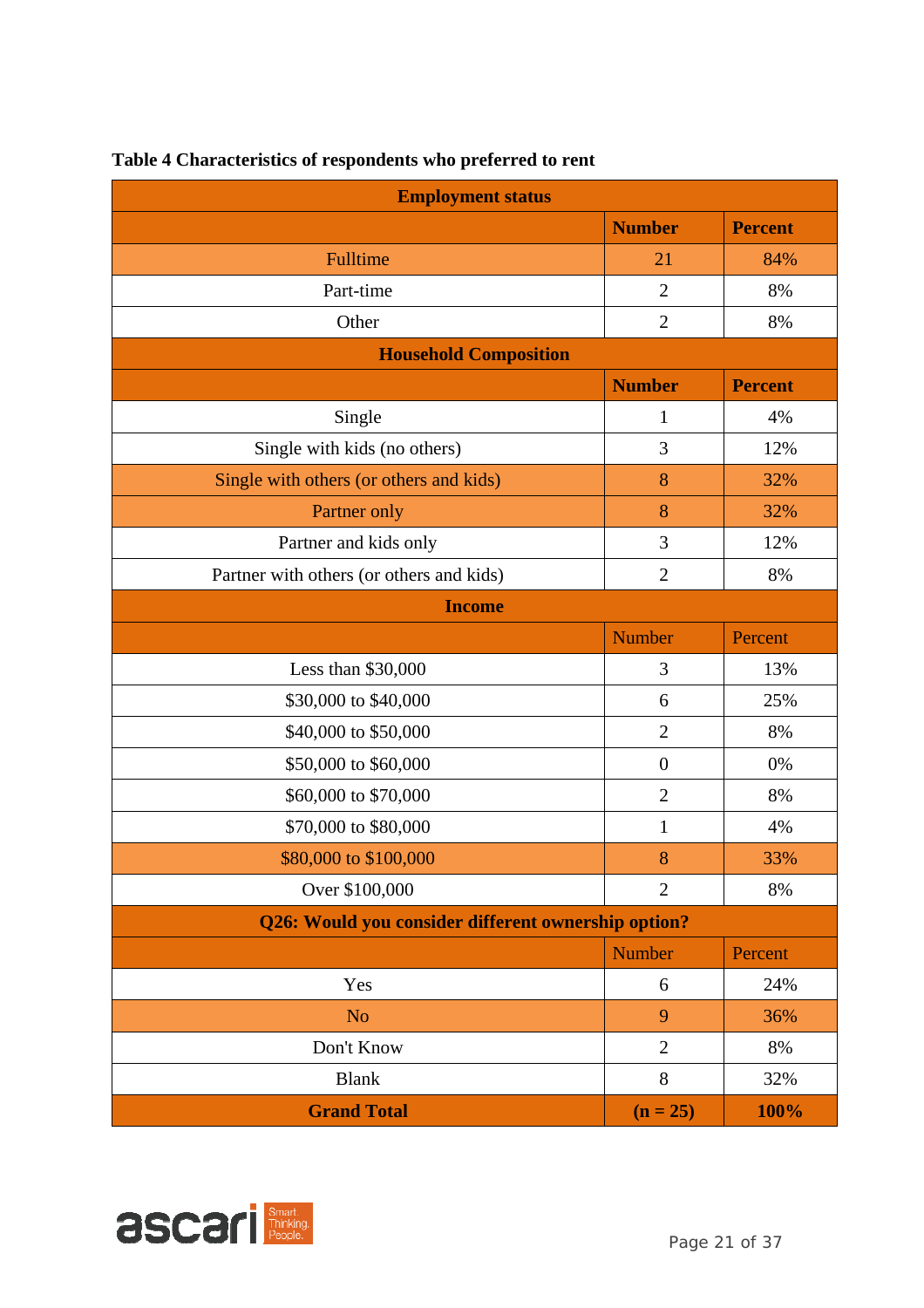## 4.2 Aspirations for home ownership

Despite the reasons in favour of renting set out above, 76% of respondents stated that they preferred to own a home (see Figure 6). Aspirations for home ownership were even higher in the online survey, with 95% of respondents expressing a desire to own a home. Although some respondents argued home ownership was part of "being a Kiwi", the key reasons behind the desire for home ownership were represented in three broad categories:

- **Physical capital** Home owners "can do what they want" with the house (e.g. paint, remodel, improvements) and "create their own space or environment" (e.g. plant trees, garden)
- **Symbolic capital** home ownership offers security, achievement, and stability (e.g. tired of moving, dealing with landlords, and/or flatmates).
- **Economic capital** home ownership is an investment, rather than "lining" someone else's pocket", source of wealth to pass on to children.



**Figure 6: Aspirations for home ownership** 

Some reasons overlapped, as the comment from one renter shows:

*I want my family to have security. I have three children. I have worked fulltime my entire adult life. I don't like the uncertainty of a Landlord/Rental company dictating our lives. I want my children to have an asset that may act as security for them to progress in adult life. I want simple things - like to be able to hang paintings on a wall! (As trivial as that may sound)* 

Depsite the desire to own a home, there was strong sentiment among respondents that home ownership also brought an element of risk in terms of fluctating interest rates, high property rates, and ongoing maintainance. Respondents were asked to think realistically when thinking about their aspirations, and these sentiments may be an indication of this request.

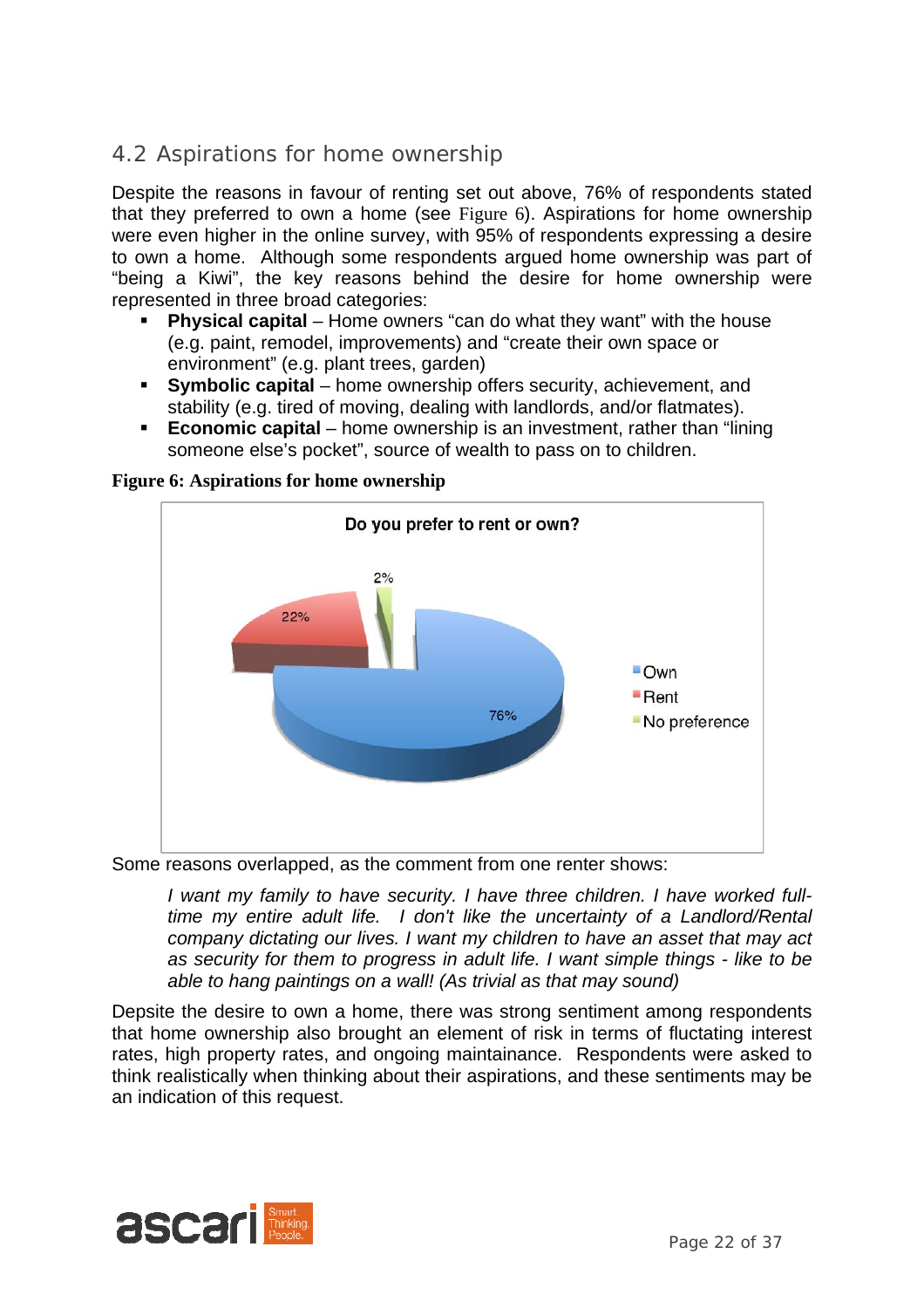## 4.3 Attitudes about home ownership

Respondents were asked how strongly they agreed or disagreed with six statements associated with home ownership. As Table 5 illustrates, the results revealed the majority of respondents believed:

- Realistically, they were **never likely** to be able to **afford to buy the home** I really want in the Queenstown District;
- People **should not take out as large a mortgage as possible** if it allows them to get the home that they want;
- **Buying a home is more cost effective** than renting;
- **Reluctant to buy** an expensive home because of fears about high interest rates
- **F** There **was good quality housing** to buy right now in Queenstown

#### **Table 5: Attitudes towards owning a home**

|                                                                                          | <b>Strongly</b><br>agree | <b>Agree</b> | <b>Neutral</b> | <b>Disagree</b> | <b>Strongly</b><br>disagree | Don't<br>know |
|------------------------------------------------------------------------------------------|--------------------------|--------------|----------------|-----------------|-----------------------------|---------------|
| Realistically I am never<br>likely to be able to afford to<br>buy the home I really want | 25%                      | 22%          | 13%            | 34%             | 4%                          | 1%            |
| in the Queenstown District                                                               | 26%                      | 33%          | 17%            | 17%             | 7%                          | 0%            |
| People should take out as<br>large a mortgage as<br>possible if it allows them to        | 1%                       | 10%          | 7%             | 41%             | 33%                         | 2%            |
| get the home that they want                                                              | 4%                       | 5%           | 5%             | 40%             | 48%                         | 0%            |
| Buying a home is more cost<br>effective than renting                                     | 11%                      | 35%          | 20%            | 27%             | 4%                          | 4%            |
|                                                                                          | 16%                      | 30%          | 31%            | 14%             | 4%                          | 6%            |
| I am reluctant to buy an<br>expensive home because of                                    | 12%                      | 43%          | 13%            | 24%             | 1%                          | 6%            |
| fears about high interest<br>rates                                                       | 15%                      | 43%          | 21%            | 17%             | 5%                          | 0%            |
|                                                                                          | 7%                       | 43%          | 6%             | 21%             | 8%                          | 14%           |
| Owning your home is<br>financially risky                                                 | 2%                       | 30%          | 28%            | 33%             | 7%                          | 0%            |
| There is good quality<br>housing to buy right now in                                     | 7%                       | 43%          | 6%             | 21%             | 8%                          | 14%           |
| the Queenstown District                                                                  | 10%                      | 36%          | 29%            | 18%             | 5%                          | 3%            |

*\* Note: Door to door responses are the first row. Online surveys are the second row.* 

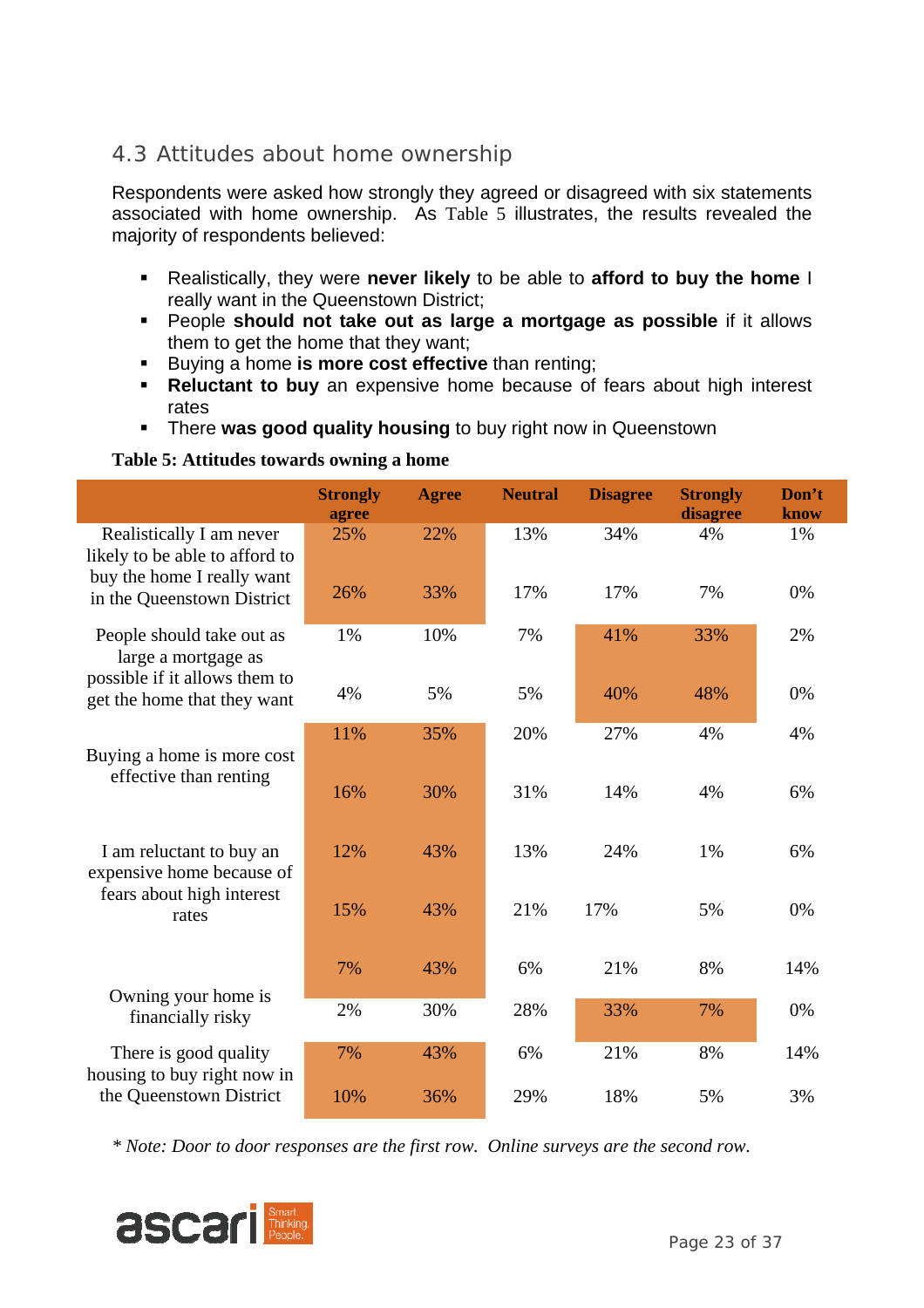Renters were divided, however, on whether owning your home is financially risky. Half of the door-to-door respondents 'strongly agreed' or 'agreed' that there was financial risk associated with home ownership. Online respondents predominately 'disagreed' or 'strongly disagreed' (40%). The fact that 53% of the online renters were currently saving or looking to buy is one explanation for the difference.

### 4.4 Barriers to home ownership

Despite the high aspirations among renters for home ownership, the survey results revealed a number of perceived barriers to achieving this goal. When asked about four specific barriers commonly associated with home ownership, renters in both surveys stated 'having enough money for a deposit' (see Figure 7). Because respondents could choose all that applied, 'earning enough income to pay the mortgage' and 'being able to afford a home in the neighbourhood I want' were also common barriers. Although still perceived as a factor, fewer respondents indicated that job stability or income was a significant barrier.



#### **Figure 7: Barriers to home ownership**

Many of the barriers were interrelated, especially for renters on one income. As one single mother commented, "*I am about to have a baby and the thought of paying a large mortgage on one income is terrifying!"* 

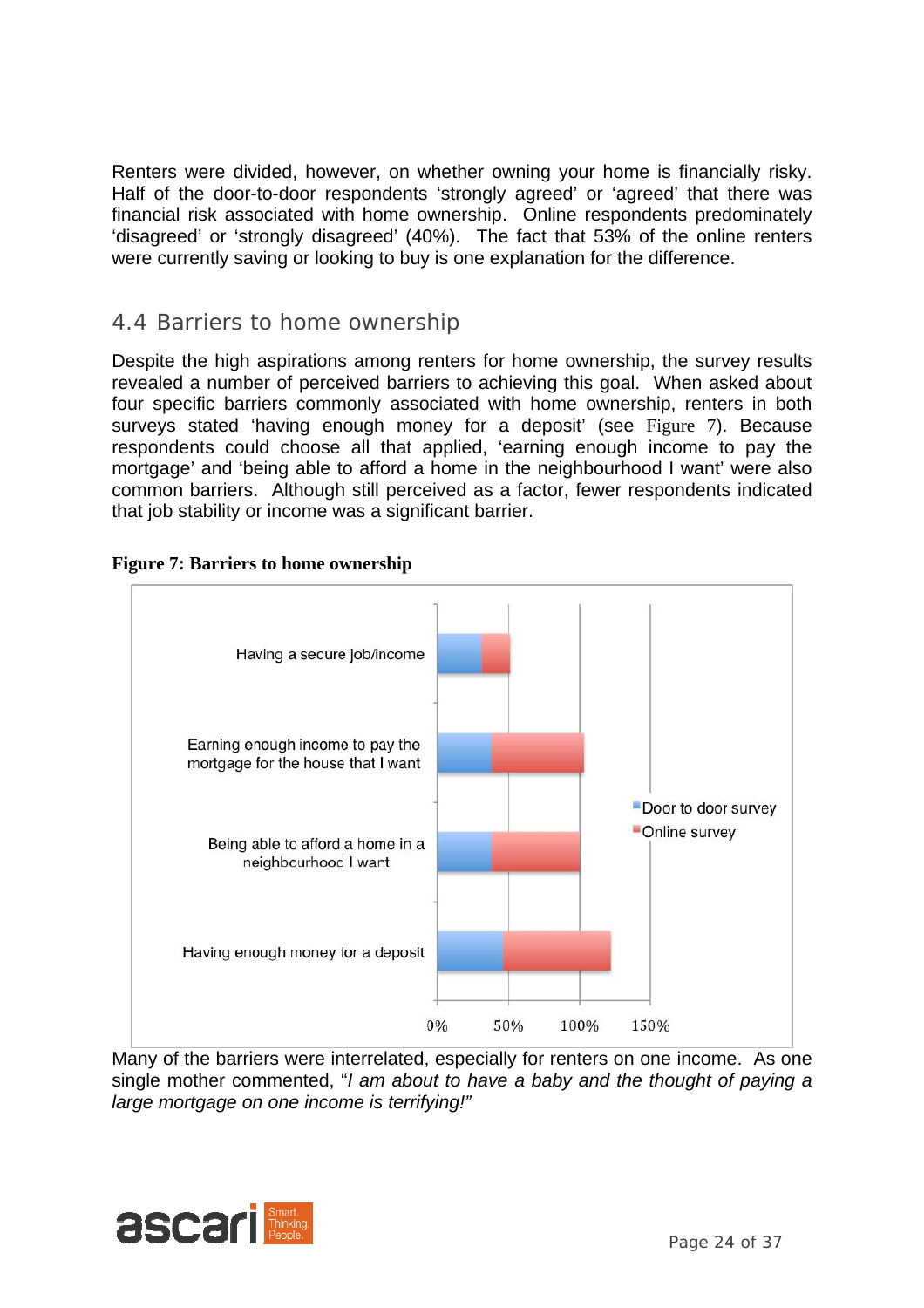Another person talked about an experience with a mortgage adviser and the result:

*I have a high profile job in Queenstown, however it pays very poorly. Even the mortgage adviser laughed when I said I wanted to look into buying a home in the Queenstown area. I am still saving for a deposit, and would like to buy a home – one that is decent, not just something that will do*.

Conversations with respondents as well as comments from the online survey revealed additional barriers to home ownership. Several renters, as illustrated by the quote above, talked about the gap between earnings and house prices in Queenstown, emphasising the large number of people working in the hospitality and tourism sectors, which typically offer minimum or low wages. Others talked about barriers faced in wanting to build a home.

*The only way I could afford to have the home that we need (i.e. at least 3 bedrooms well insulated and warm) is to build. Most banks though will only lend 65% of the building costs.* 

Given the barriers to home ownership that related to issues of affordability, we asked people if they had ever considered moving out of the Queenstown Lakes District to find more affordable housing. As Figure 8 illustrates, there was a significant difference in responses.



**Figure 8: Considered moving to find affordable housing** 

Just 28% of the door to door respondents had considered moving out of the Queenstown Lakes District to find more affordable housing compared to 56% of the online respondents. One explanation for the findings could be related to the barriers faced by online renters. Based on their written comments, respondents felt frustration with the situation. As one person responding to the online survey asked, *"where are all the 'affordable' houses in Queenstown?"* Another renter argued,

*There is a desperate need for options for those families with little or no deposit as it is impossible to save 10%, usually at least \$30k while renting.* 

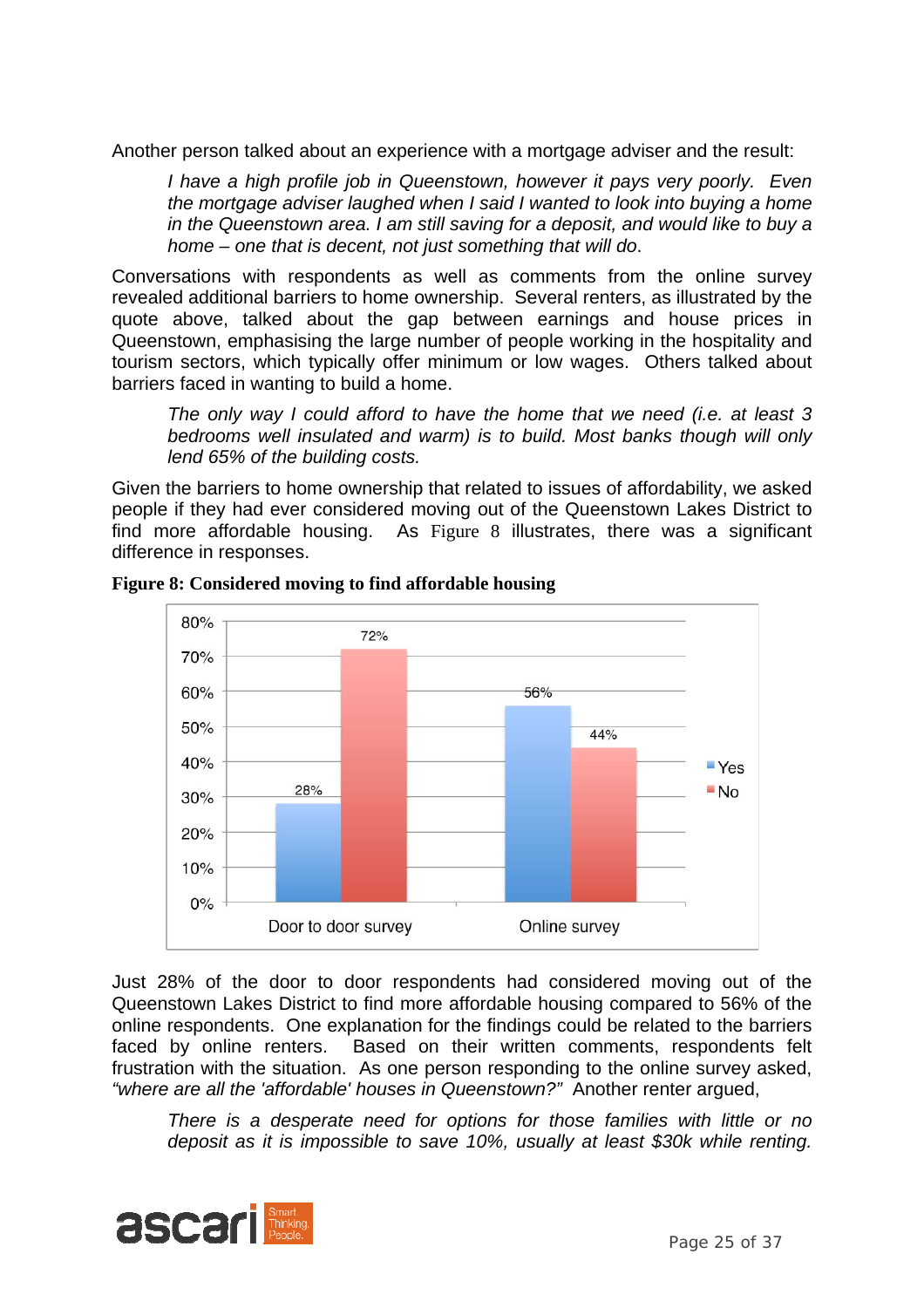*We could easily afford the repayments as these would be the same or less than our rent, but the deposit issue stops us.* 

Despite these barriers and frustrations, along with periodic thoughts of moving out of the District to find more affordable housing, the renters who participated in the research were keen to stay in Queenstown (Figure 9).



### **Figure 9: Likelihood of staying in Queenstown**

Over half (52%) of respondents said they were 'very likely' to stay in Queenstown in the next five years while 31% were 'somewhat likely'. Just 13% were 'not very likely' or 'not at all likely' to remain in the District. Four percent were undecided, for various reasons (e.g. waiting to hear about permanent residency or just arrived).

When asked what would be the reasons if respondents were to leave Queenstown:

- Better employment (42%)
- Closer to family/care giver (25%)
- Lack of affordable housing (24%)
- Better schools/education (5%)
- Closer to friends (4%)

What is clear from these results is that renters we spoke to are planning their future in Queenstown Lakes District. Most are looking to become homeowners at some stage. Just how soon this dream may occur is discussed in the next section.

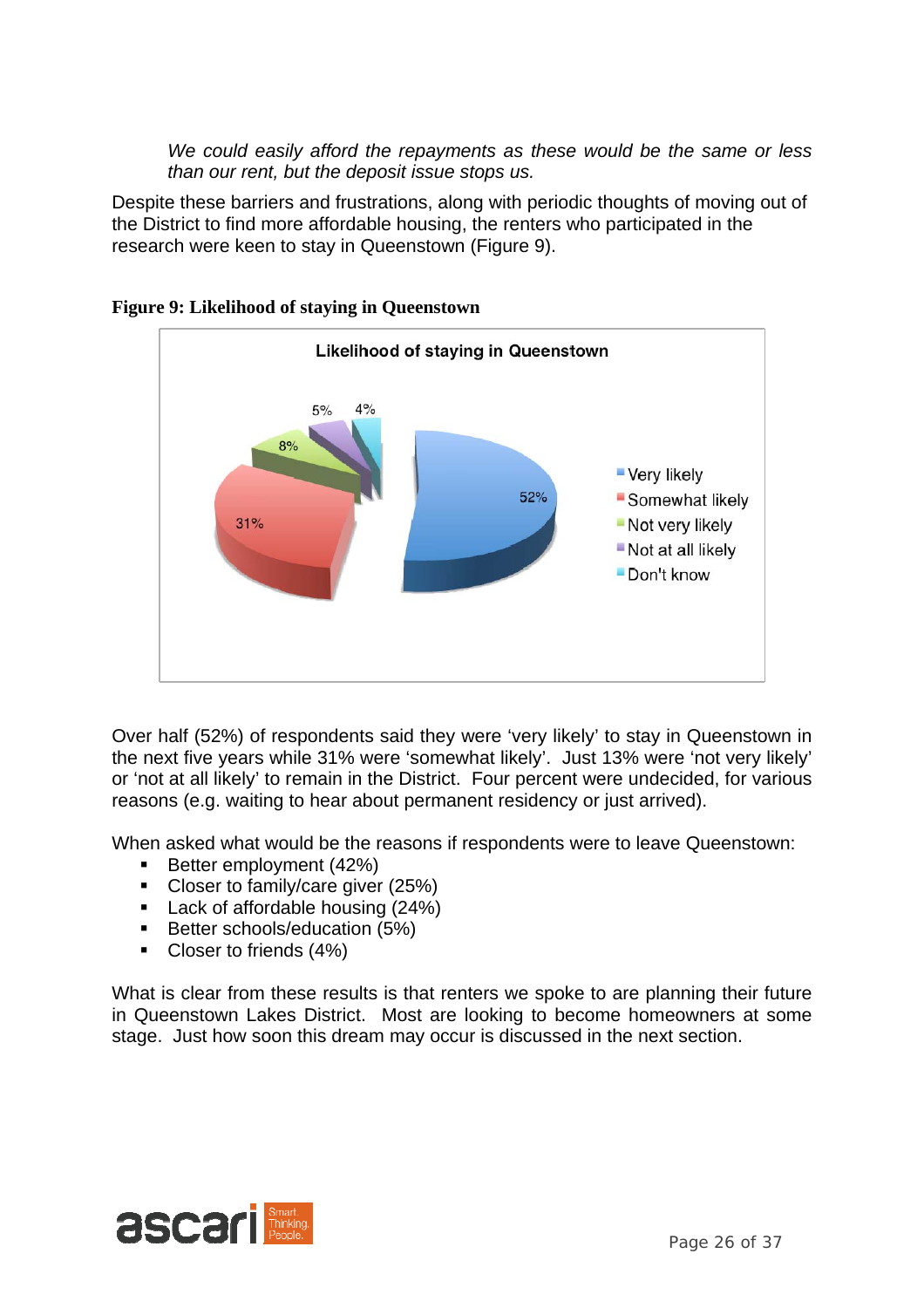## 4.5 Timeframe for purchasing a home

Renters were asked when they would like to ideally purchase a home. Again, responses differed largely due to the fact that a high number of online respondents were active in the housing market.



**Figure 10: Timeframe for purchasing a home** 

The door to door respondents were more evenly dispersed in terms of a timeframe while an overwhelming 80% of online respondents wanted to buy home within the next two years. The results were clearly skewed towards renters already in the market to purchase a home. Again, this finding illustrates the point that the results of the online survey are not representative of the entire Queenstown rental population.

## 4.6 Housing priorities and willingness to compromise

Putting aside the barriers and the ideal timeframe for purchasing a home, renters were asked to prioritise aspects of their future home as well as to rate which statements in the survey reflected their willingness to compromise (see Table 6).

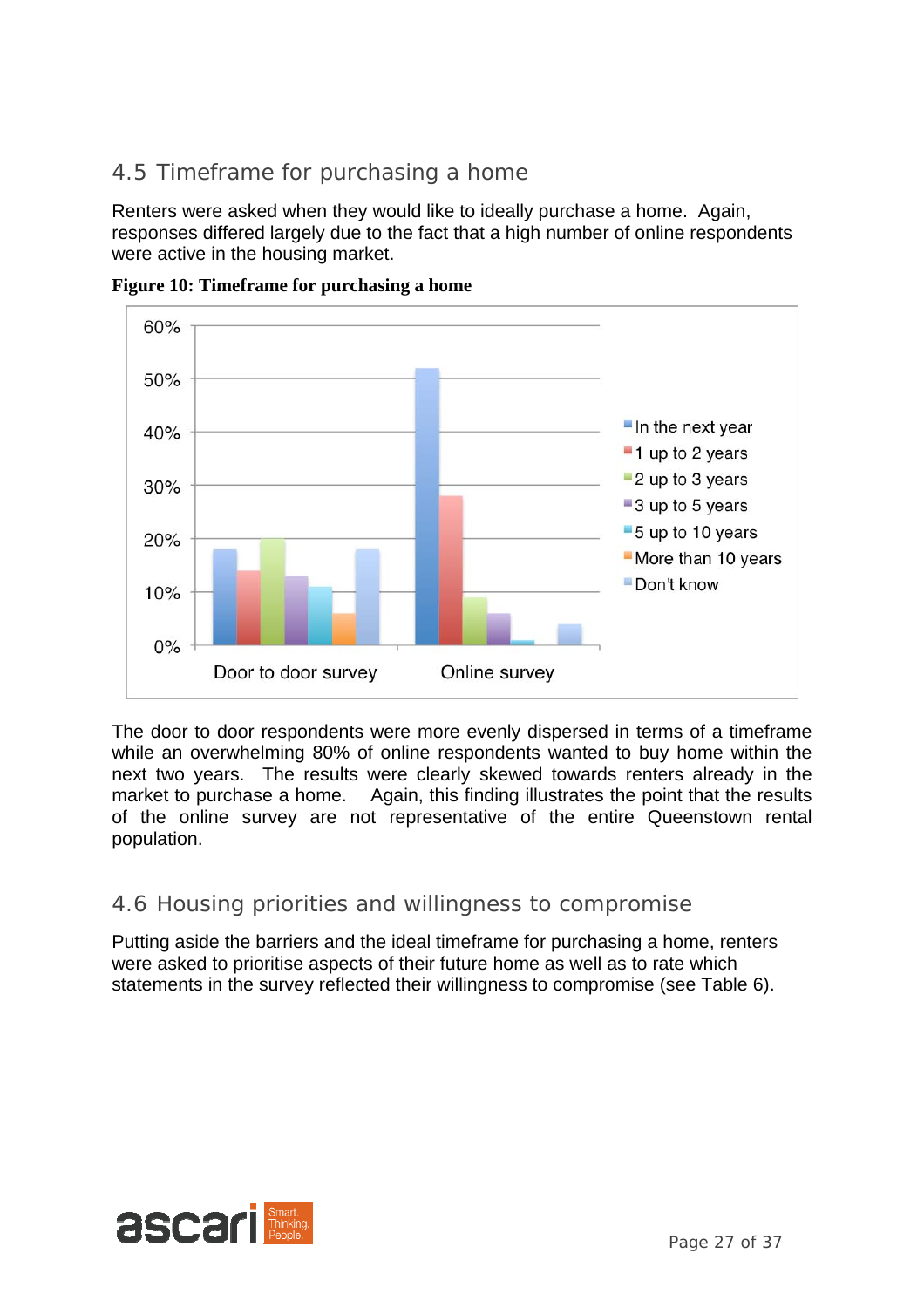|                                                          | <b>Strongly</b><br>agree | <b>Agree</b> | <b>Neutral</b> | <b>Disagree</b> | <b>Strongly</b><br>disagree | Don't<br>know |
|----------------------------------------------------------|--------------------------|--------------|----------------|-----------------|-----------------------------|---------------|
| Other aspects of my future                               | 13%                      | 38%          | 7%             | 30%             | 10%                         | 2%            |
| home are more important<br>than location                 | 9%                       | 30%          | 27%            | 31%             | 3%                          | 1%            |
| I am willing to make<br>sacrifices to my lifestyle if    | 17%                      | 50%          | 10%            | 22%             | 0%                          | 1%            |
| it helps get me the home<br>that I want                  | 26%                      | 58%          | 6%             | 10%             | 1%                          | 9%            |
| It is important that my<br>home is a sound investment    | 46%                      | 44%          | 3%             | 4%              | 1%                          | 2%            |
| for the future                                           | 50%                      | 43%          | 7%             | 0%              | 0%                          | 1%            |
| It is important that my<br>home is near to my family     | 11%                      | 27%          | 21%            | 34%             | 7%                          | 0%            |
| or friends                                               | 6%                       | 26%          | 41%            | 23%             | 4%                          | 0%            |
| It is not possible to achieve<br>my desired move without | 14%                      | 41%          | 16%            | 26%             | 2%                          | 1%            |
| making large financial<br>sacrifices                     | 25%                      | 35%          | 36%            | 11%             | 1%                          | 2%            |
| The need to be near my<br>place of employment limits     | 7%                       | 33%          | 8%             | 44%             | 6%                          | 2%            |
| my housing choices                                       | 7%                       | 25%          | 27%            | 34%             | 7%                          | 1%            |

### **Table 6: Housing priorities and compromises**

Location was an important factor for half of the renters (51%) in terms of housing priorities. However, the need to be near their place of employment was not. Half of those surveyed door to door 'disagreed' or 'strongly disagreed' with the statement. This contradicts earlier data showing that being close to work was an important factor in choosing their current home (see Table 2). A possible explanation for the difference in results is that renting is often seen as temporary, so you know you will be moving eventually. Being close to work is, therefore, important. However, when you buy a home, other factors come into play, such as location.

Being close to friends or family was also less important, with just 38% stating it would influence their housing choice. Asked if they were willing to make sacrifices to achieve home ownership, two thirds (67%) agreed that 'I am willing to make sacrifices to my lifestyle if it helps get me the home that I want'. Over half (55%) agreed they would have to make 'large financial sacrifices' to purchase their desired

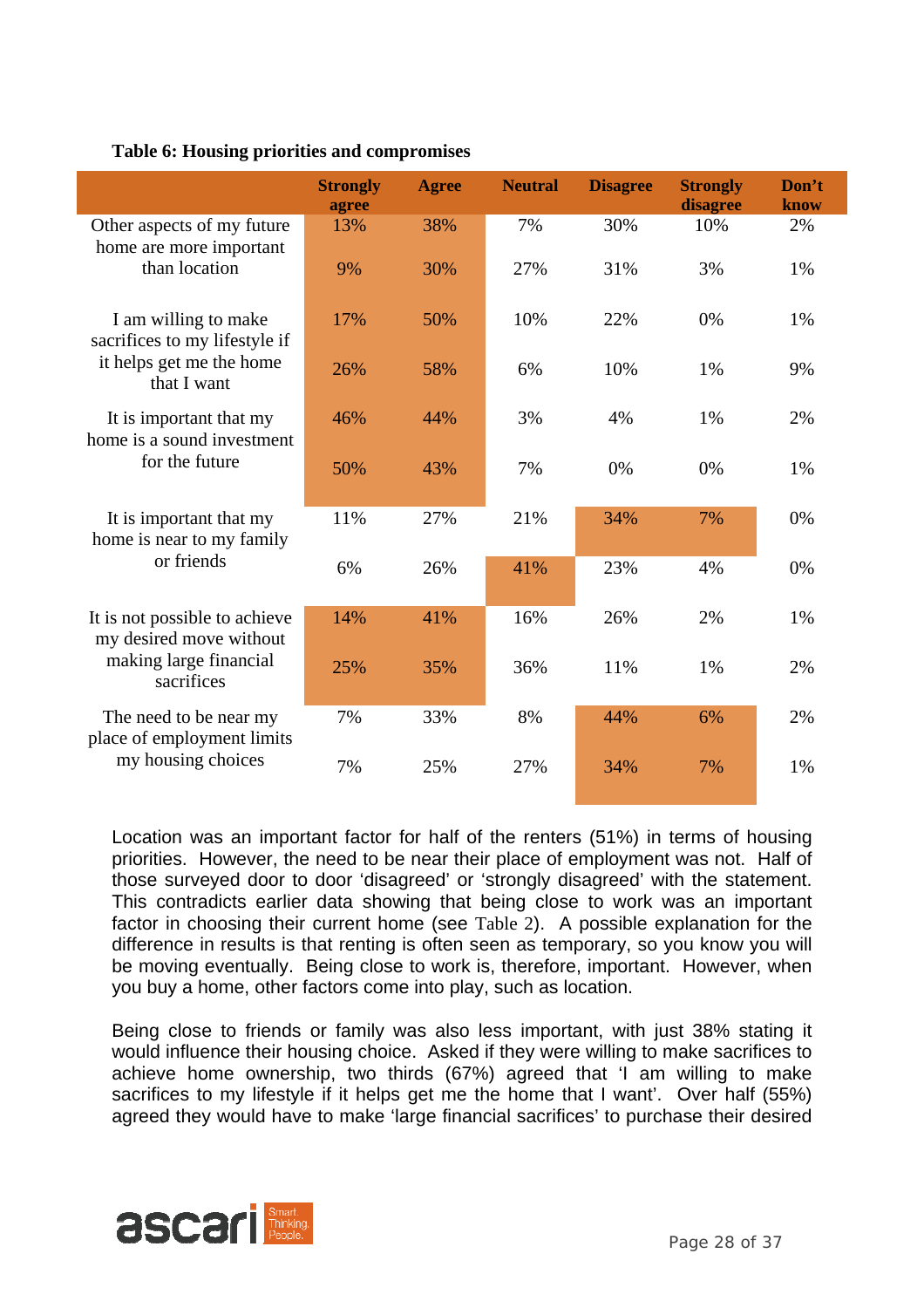home. And finally, an overwhelmingly majority (90%) agreed it was important that their home was 'a sound investment for the future'.

## 5 Awareness of the QLCHT

The final questions explored how many people were aware of the QLCHT, its shared ownership scheme, and if other affordable housing schemes might be of interest to Queenstown's rental population. When asked, 32% of people had heard of the Trust while 68% had not.



**Figure 11: Heard of QLCHT before?** 

Of the 32% who were familiar with the Trust, 40% knew about the shared ownership scheme. Those that had heard of it were generally positive about the scheme although some said that the eligibility criteria were too restrictive. Others did not like the conditions imposed once you were part of the programme (e.g. full financial responsibility for maintenance or renovations). Some wanted to see the shared ownership scheme expanded to allow people to buy a section and build a home.

*I* wish you still helped people out with sections. There are a lot of builders in *Wanaka/Queenstown who are able to build their own homes cheaply but need assistance purchasing a section.* 

Others wanted affordable housing options offered in areas other than Lake Hayes. As one online respondent said,

*Our preference is not to live in Lake Hayes Estate and as I understand it this is the only option at the moment. If options for buying in other areas - i.e. Arthurs Point, Arrowtown were available again, we would certainly apply.* 

The last question presented renters with another possible arrangement:

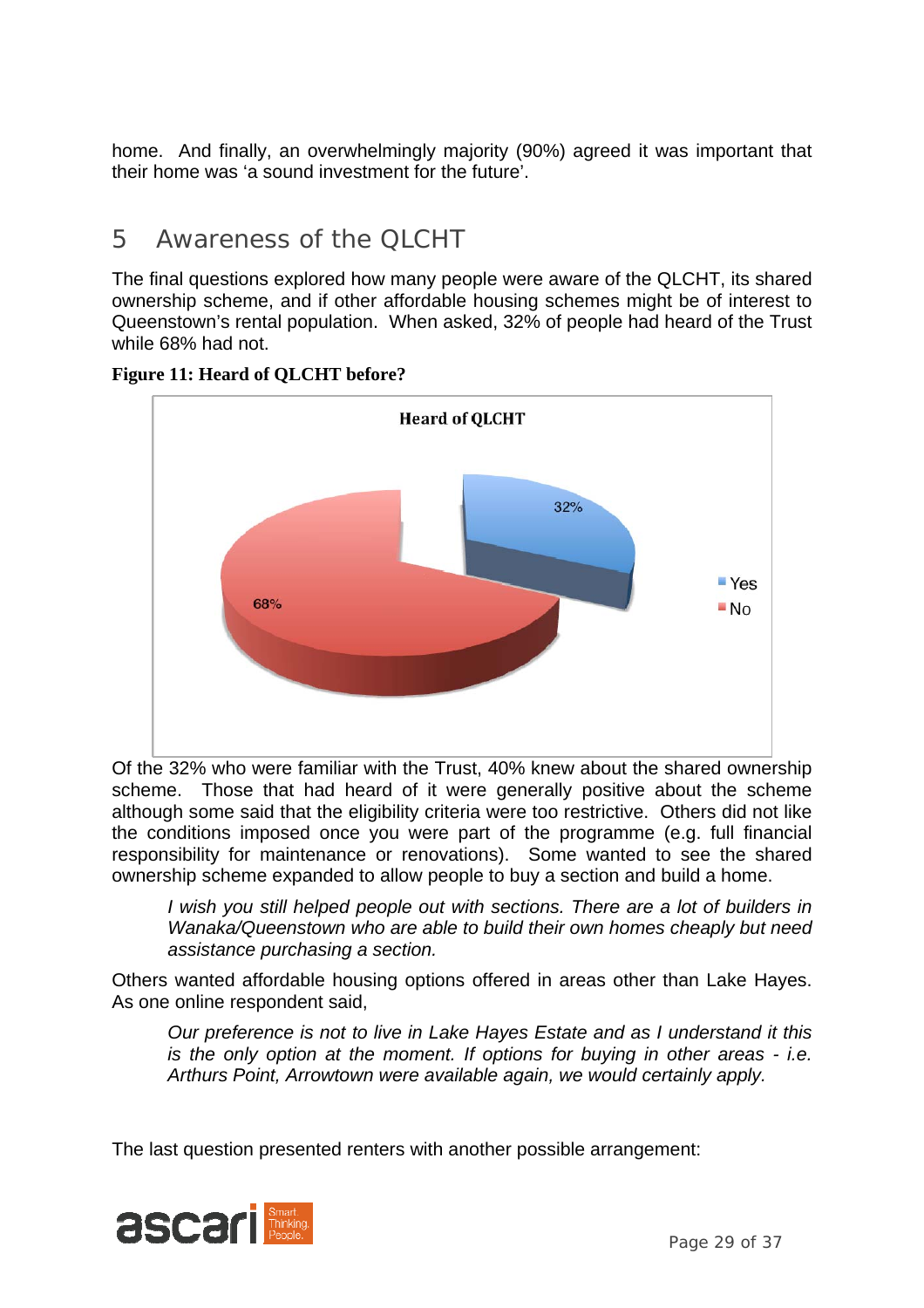If you were unable to buy a house outright or through the Trust's shared ownership scheme, would you consider a different arrangement in which you pay less but own a smaller share of the property?

Although few details were given about how this scheme would work in practice, 52% expressed an interest in the arrangement or were keen to hear more about it. Thirtythree per cent were not at all interested and 15% did not know.

Respondents who were not at all interested in the scheme were more likely to be employed full time (93%), earn in excess of \$80,000 per annum, be aged 25 to 34 and living with a spouse/partner (see Table 7), a profile similar to that of respondents who preferred to rent than own.

In comparison, respondents with an interest in the scheme (see Table 8) tended to be living with a partner/spouse only and were less likely to be employed full time (76%). Although similar in age and earning capacity to those with no interest in the scheme, there tended to be a spread across the spectrum of categories for this group, an indication that the motivations of individual respondents to this question are not easily compartmentalised.

| <b>Income</b>                |                |                |  |  |  |
|------------------------------|----------------|----------------|--|--|--|
|                              | <b>Number</b>  | <b>Percent</b> |  |  |  |
| Less than \$30,000           | 4              | 15%            |  |  |  |
| \$30,000 to \$40,000         | 1              | 4%             |  |  |  |
| \$40,000 to \$50,000         | $\overline{2}$ | 7%             |  |  |  |
| \$50,000 to \$60,000         | 4              | 15%            |  |  |  |
| \$60,000 to \$70,000         | 4              | 15%            |  |  |  |
| \$70,000 to \$80,000         | 4              | 15%            |  |  |  |
| \$80,000 to \$100,000        | 6              | 22%            |  |  |  |
| Over \$100,000               | 2              | 7%             |  |  |  |
| <b>Employment Status</b>     |                |                |  |  |  |
|                              | <b>Number</b>  | <b>Percent</b> |  |  |  |
| <b>Full time</b>             | 25             | 93%            |  |  |  |
| Part time                    | $\theta$       | 0%             |  |  |  |
| Other                        | $\overline{2}$ | 7%             |  |  |  |
| <b>Household Composition</b> |                |                |  |  |  |
|                              | <b>Number</b>  | <b>Percent</b> |  |  |  |

**Table 7: Characteristics of respondents who would not consider a different arrangement in which you pay less but own a smaller share of the property.** 

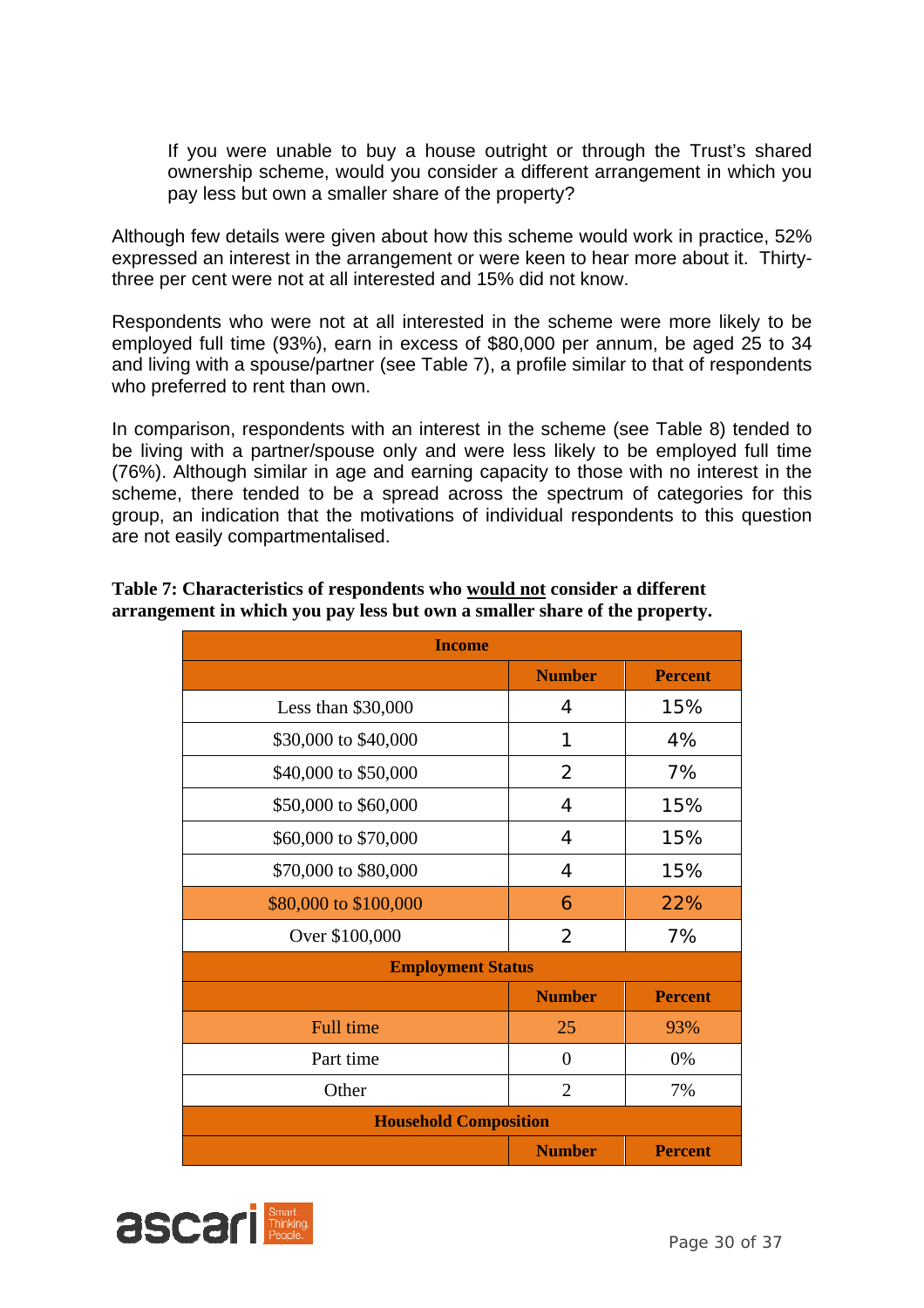| Single                                   |          | 4%   |
|------------------------------------------|----------|------|
| Single with kids (no others)             |          | 7%   |
| Single with others (or others and kids)  |          | 22%  |
| Partner only                             |          | 30%  |
| Partner and kids only                    |          | 26%  |
| Partner with others (or others and kids) |          | 11%  |
| <b>Grand Total</b>                       | $n = 27$ | 100% |

**Table 8: Characteristics of respondents who would consider a different arrangement in which you pay less but own a smaller share of the property.** 

| <b>Income</b>                           |                |                |  |  |
|-----------------------------------------|----------------|----------------|--|--|
|                                         | <b>Number</b>  | <b>Percent</b> |  |  |
| Less than \$30,000                      | 6              | 14%            |  |  |
| \$30,000 to \$40,000                    | 3              | 7%             |  |  |
| \$40,000 to \$50,000                    | 5              | 12%            |  |  |
| \$50,000 to \$60,000                    | 3              | 7%             |  |  |
| \$60,000 to \$70,000                    | 11             | 26%            |  |  |
| \$70,000 to \$80,000                    | $\theta$       | 0%             |  |  |
| \$80,000 to \$100,000                   | 12             | 29%            |  |  |
| Over \$100,000                          | $\overline{2}$ | 5%             |  |  |
| <b>Employment Status</b>                |                |                |  |  |
|                                         | <b>Number</b>  | <b>Percent</b> |  |  |
| <b>Full time</b>                        | 32             | 76%            |  |  |
| Part time                               | 8              | 19%            |  |  |
| Other                                   | $\overline{2}$ | 5%             |  |  |
| <b>Household composition</b>            |                |                |  |  |
|                                         | <b>Number</b>  | <b>Percent</b> |  |  |
| Single                                  | $\overline{2}$ | 5%             |  |  |
| Single with kids (no others)            | 3              | 7%             |  |  |
| Single with others (or others and kids) | 6              | 14%            |  |  |
|                                         |                |                |  |  |
| Partner only                            | 14             | 33%            |  |  |

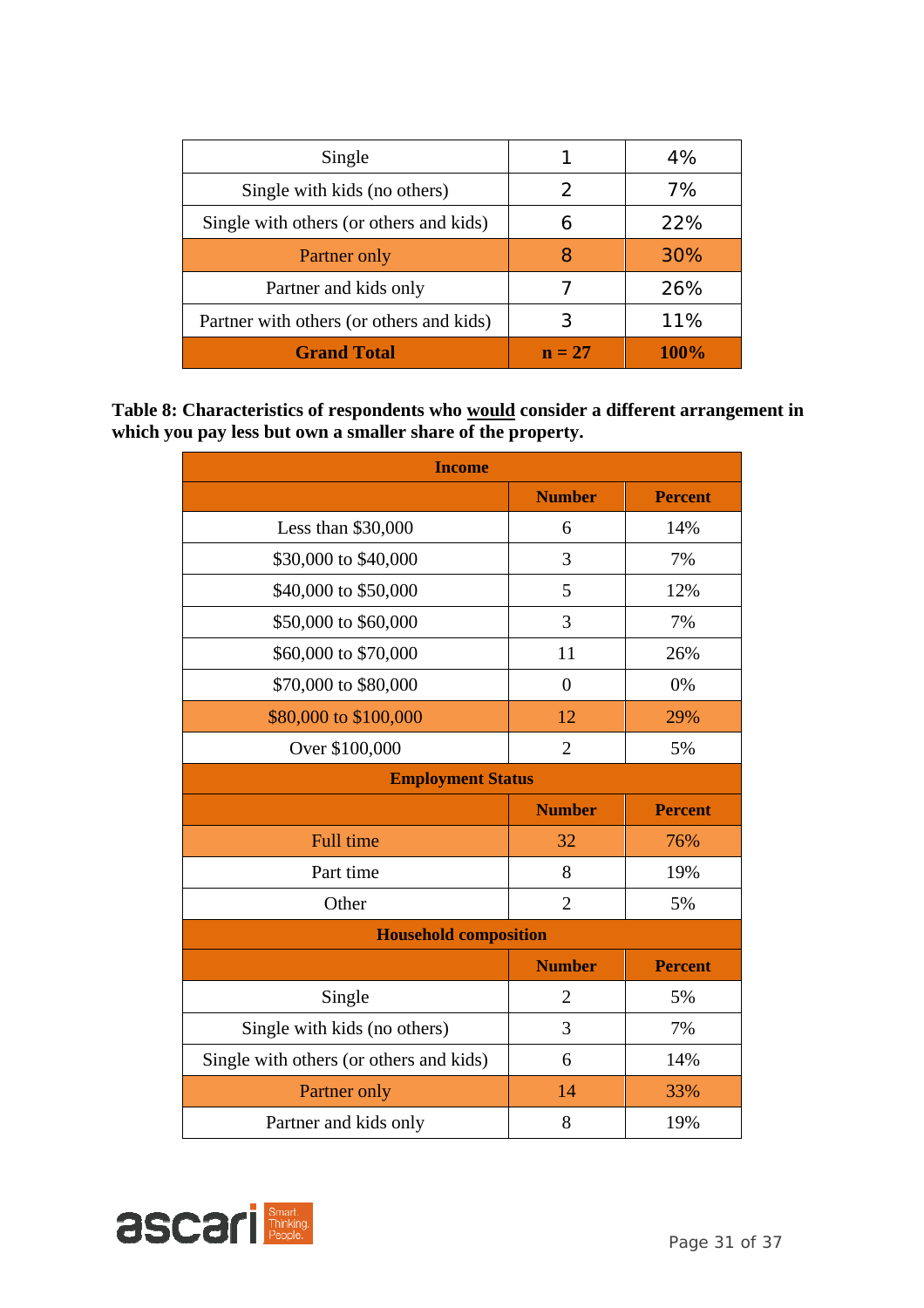| Partner with others (or others and kids) |          | 21%         |
|------------------------------------------|----------|-------------|
| <b>Grand Total</b>                       | $n = 42$ | <b>100%</b> |

Overall most people believed the QLCHT and the shared ownership scheme were excellent initiatives. As one renter succinctly stated, *"it helps retain people in the Queenstown Lakes District that might not otherwise stay due to affordability issues."* Although the efforts of the QLCHT are amplified by the above comment, this research has shown that Queenstown needs more proactive steps in terms of housing affordability.

## 6 Key findings

This research explored renters' aspirations for home ownership and identified the barriers that exist to owning a first home in the Queenstown Lakes District. Being the first study of its kind carried out in the District, it provides a platform for further research and analysis. It is hoped that the study will be extended and developed to enable the examination of affordable housing trends over time. The key findings are presented below.

### **Demographics**

- The rental population in the Queenstown Lakes District is largely between the ages of 25-34, live with a partner and/or flatmate, and do not have children. Income levels are dispersed across different income brackets.
- \* Renters come from across the globe as well as other parts of New Zealand. The majority of the rental population (66%) have lived in the Queenstown Lakes District for five years or less. Rental households were first asked if they were on a working holiday visa or a visitor/tourist, and if so, were excluded from the survey. Thus, all responses are based on a resident population.

### **Current housing arrangements**

- $\div$  It is common for people to move at least once a year between rental properties. Fifty-three percent of respondents have lived at their present address for less than a year.
- \* Renters generally felt their current accommodation was adequate for their needs. However, poorly maintained houses, which are cold, damp, and difficult to heat during the winter months, are among the main reasons why renters often move between properties.
- Being close to work, shops, and amenities are factors that influence choice of accommodation. Renters are also looking for new, modern homes with heat pumps and/or double glazed windows as Queenstown has a large proportion of poorly maintained rental properties.
- Affordability is a concern, although the majority of renters thought their current accommodations were 'fairly priced and good value' for Queenstown. Most stated they could not afford to live independently, which helps explain why a high percentage of renters have a least one flatmate.

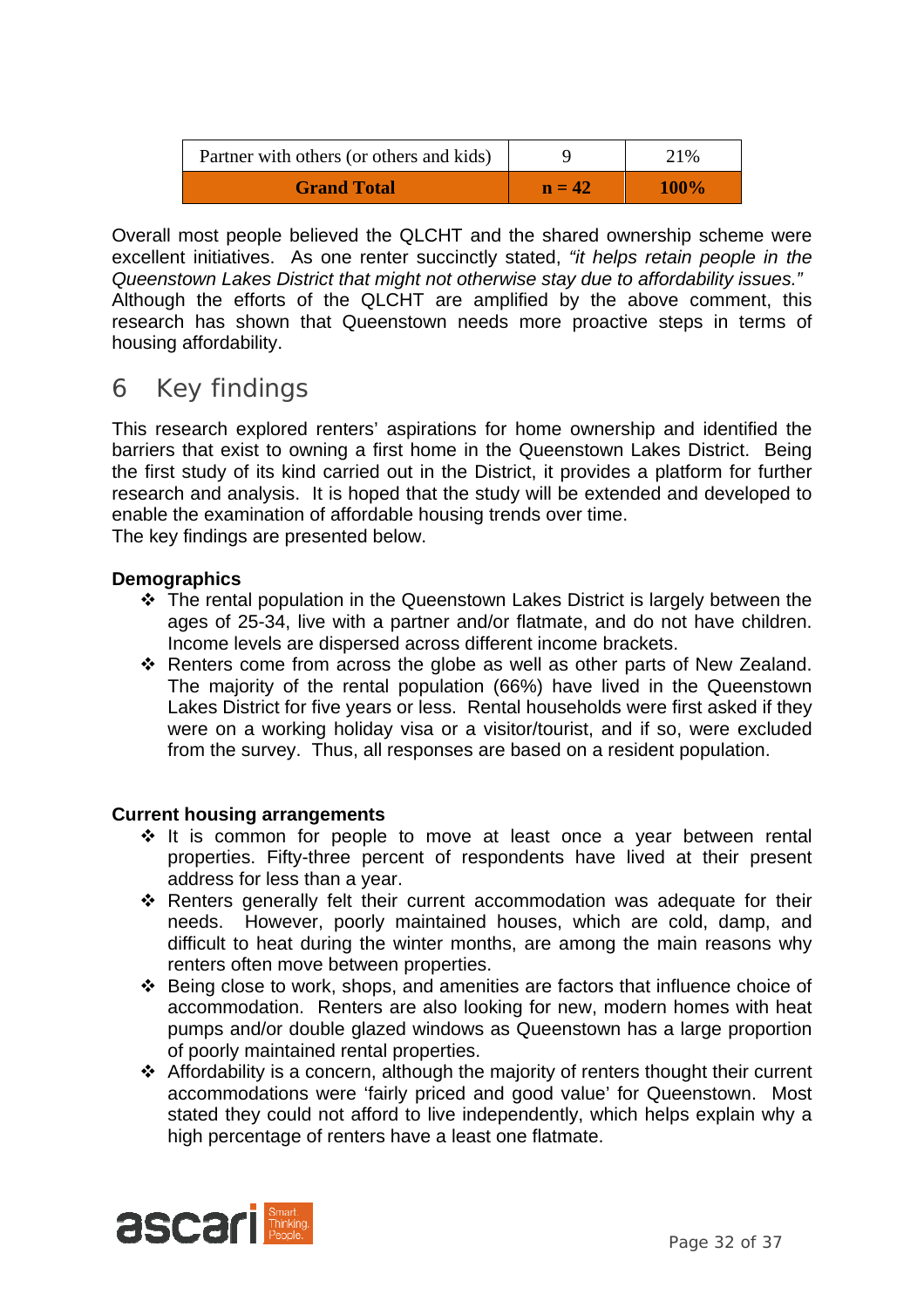### **Main reasons for renting**

 $\cdot \cdot$  The two main reasons why people are renting are: they cannot afford to buy the type of home that they want, and/or they are trying to save for a deposit.

#### **Aspirations for home ownership**

- Seventy-eight percent of renters would prefer to own a home. The majority believed they were never likely to be able to afford to buy the home they really wanted in the Queenstown Lakes District.
- Conversely, most thought there was good quality housing to buy right now in Queenstown.
- Respondents were evenly dispersed in terms of when they would like to ideally purchase a home.

#### **Attitudes about home ownership**

- Renters believed buying a home was more cost effective than renting, but they were reluctant to buy an expensive home because of fears about high interest rates.
- Having enough money for a deposit, earning enough income to pay the mortgage, and being able to own a home in a desired neighbourhood were seen as barriers to home ownership.
- Despite affordability issues, just 28% of respondents have considered moving out of the Queenstown Lakes District to find more affordable housing.
- Over half (52%) of respondents said they were 'very likely' to stay in Queenstown in the next five years. Possible reasons for leaving Queenstown include: better employment (42%); be closer to family/care giver (25%); and a lack of affordable housing (24%).

#### **Housing priorities and willingness to compromise**

- $\div$  Location was an important housing priority for half of the renters (51%). The need to be near their place of employment was not. Being close to friends or family was also less important, with just 38% stating it would influence their housing choice.
- \* The majority of renters are willing to make lifestyle (67%) and financial (55%) sacrifices to achieve home ownership.
- $\cdot$  An overwhelmingly majority (90%) agreed it was important that their home was a sound investment for the future.

#### **Future QLCHT schemes**

- Just 32% of people had heard of the Trust while 68% had not
- Over half (52%) of renters expressed an interest or were keen to hear more about other affordable housing arrangements.

### 6.1 Conclusion

Affordable housing issues are particularly acute in Queenstown, in part because of low average earnings compared to house prices. This study has shown that there is

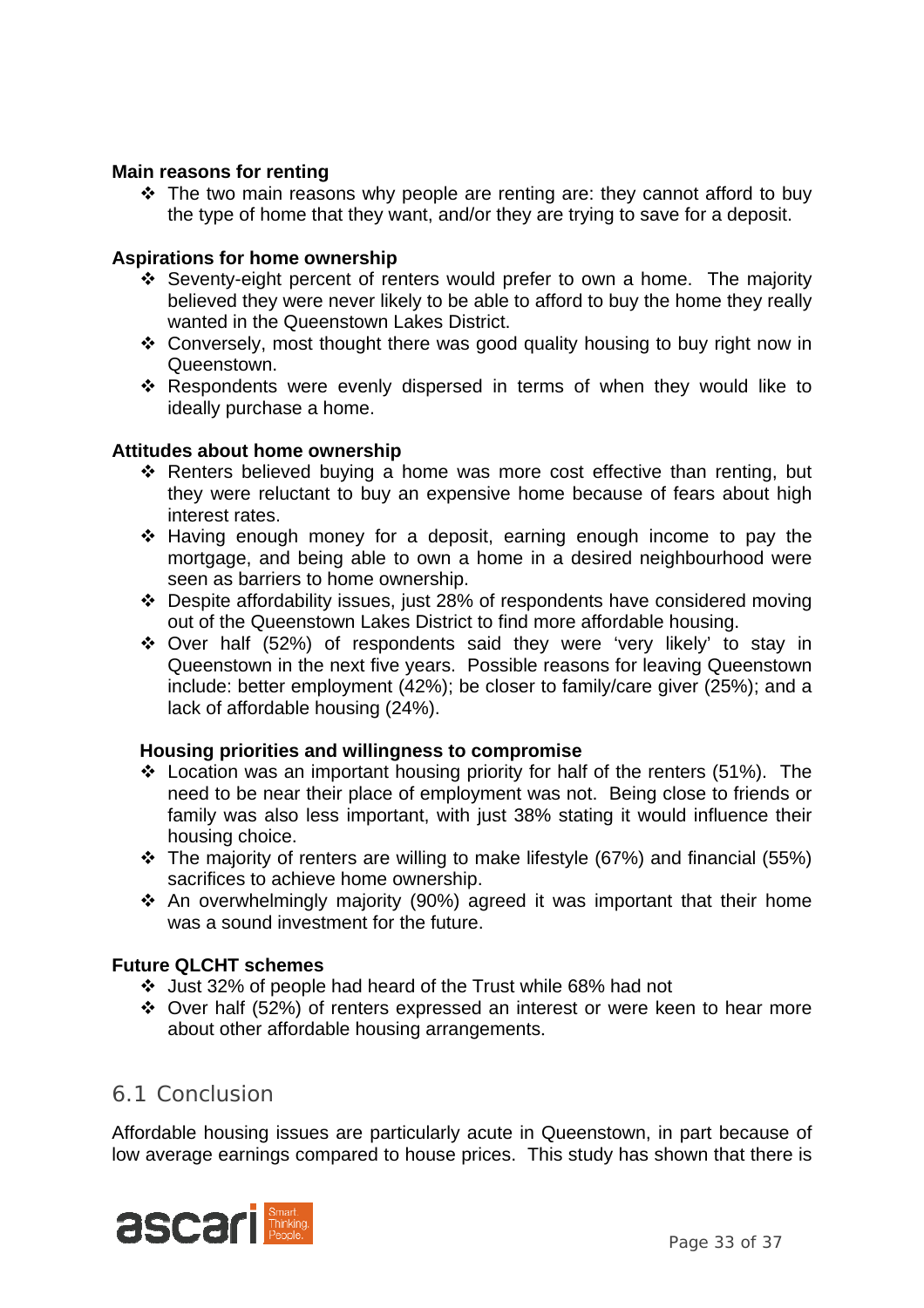a high demand for affordable housing within the Queenstown Lakes District, particularly for single parents, young families with children, and people aspirating to be first time homeowners in general. The question now becomes, how should QLCHT act in the light of the findings? Of course, policy decisions must be made by the QLCHT itself, not an outside agency; however, the data suggest variables that should be considered in making such decisions. For example, it is important to know why renters aspire to home ownership; more importantly, it is key to understand impediments. This study sheds light on both issues.

The authors of this study were given the challenge of answering important questions concerning renters and their aspirations to own homes. Although the results of the investigation deal with statistics and their interpretation, we would be remiss if we did not note our appreciation of the QLCHT mission, which was made manifest as the study was carried out. The goal of the agency is to provide affordable housing, a noble goal that needs no statistical justification. We believe the expansion and/or development of the QLCHT affordable housing schemes should be encouraged, but also supported by local and central governments as well as the community. The QLCHT is an example that the rest of New Zealand could follow in order to ensure aspirations for home ownership become more readily achievable.

With this sentiment, we return to the data. It appears that the role and goals of QLCHT are not widely understood or appreciated by a significant portion of the population. For example, our data show only 32% of people had heard of the Trust. Such a finding indicates that the agency needs to make its mission more widely known, and with greater clarity and sensitivity to potential participants.

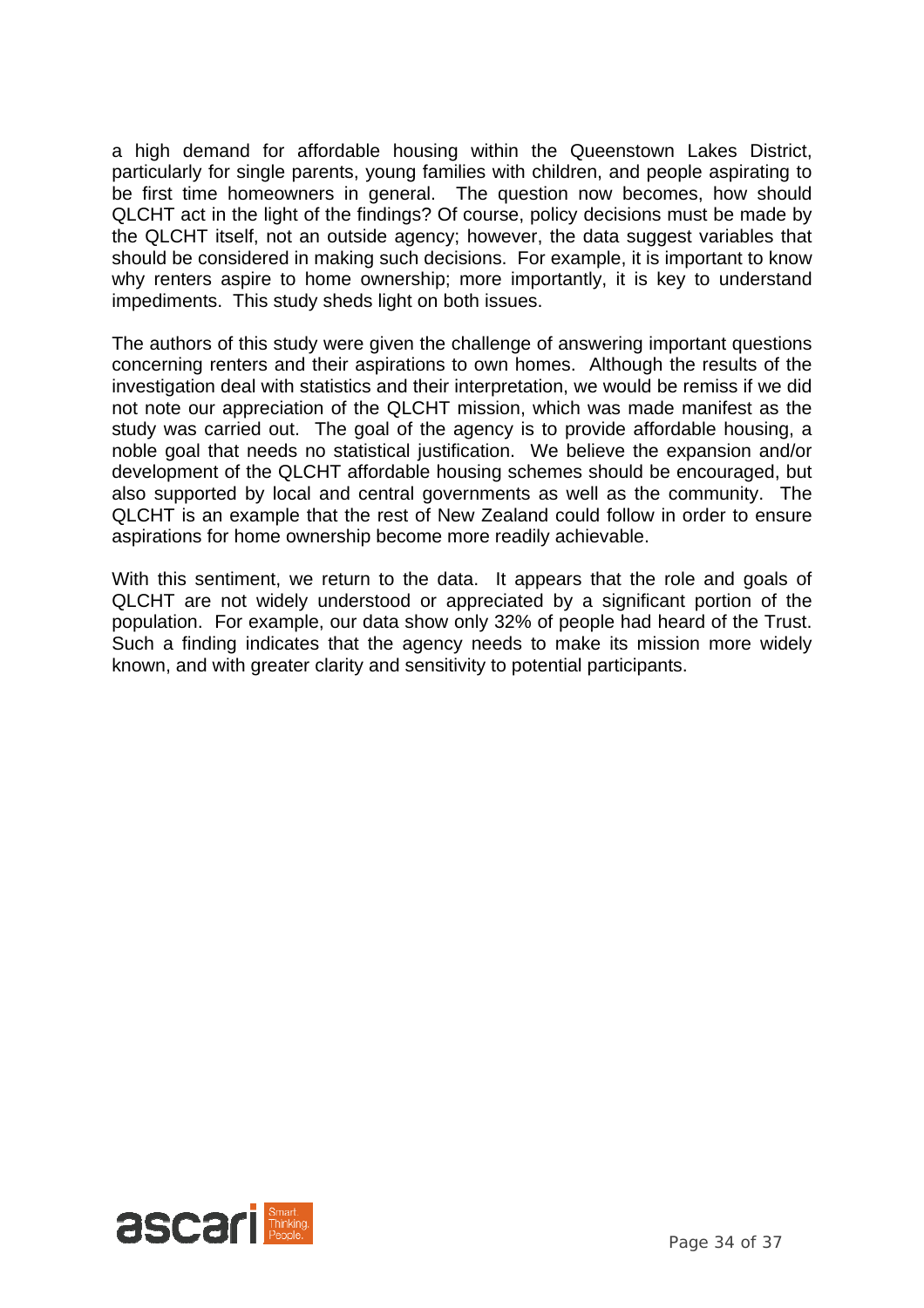## Appendix 1 - Methodology

This research involved two phases of data collection. The first stage of the research was conducted using a stratified random sample of households in the population of interest – in this case, renters in the Queenstown Lakes District.

The sample population was obtained using information from the Queenstown Lakes District Rates Database as of January 2009. Location addresses were compared to the ratepayer's address to ascertain if the property was most likely to be owner occupied or a rental property. The aim of grouping the properties into distinct categories is to identify the most likely residential dwellings being rented by the usually resident population of 22,956 (Census, 2006).<sup>5</sup>

A total of 7,040 properties were identified. However, for a number of reasons (e.g. cost effectiveness or inaccessibility of households), a number of exclusions were made to the sampling frame:

- Properties located outside the greater Queenstown area. The Queenstown area was defined as central Queenstown, Frankton, Arthurs Point, Lake Hayes Estate, and Kelvin Heights.
- Properties with a capital value of more than \$1.5 million.
- Mixed use properties.
- Properties classified owned or probably owned
- Private Bags, PO Box's, and any counter delivery mail
- Properties that would otherwise qualify but do not have a street or unit number listed in the "Location" field (50 properties).

The total sampling frame consisted of 2,841 households and was stratified into geographical areas: Arrowtown (552), Arthurs Point (34), Fernhill (414), Frankton (650), Goldfield Heights (52), Kelvin Peninsula (191), Queenstown (825), Wakatipu Basin (18), Jacks Point (19), Lake Hayes Estate (72), Lakeside Estate (1), and Quail Rise (13). From this list of eligible households, an initial sample that was larger than needed was drawn using a random number generator.

Of the number of 482 households selected, 112 completed the questionnaire, 58 properties were unoccupied holiday homes, 6 people refused, 66 were ineligible for different reasons (e.g. short term working visa, owned the home, property had for let for or sale sign, house was under construction, did not speak English), and the rest were either incorrect addresses or no one was answered. Based on our sample size, we estimate a margin of error ±9% at the 95% confidence level.

In total 242 were contacted out of 482 selected (50%). The 242 were comprised of 112 completed surveys, 58 unoccupied holiday homes, 6 refused, and 66 ineligible. Of the 66 ineligible households the reasons for exclusion were:



<sup>5</sup> See: www.stats.govt.nz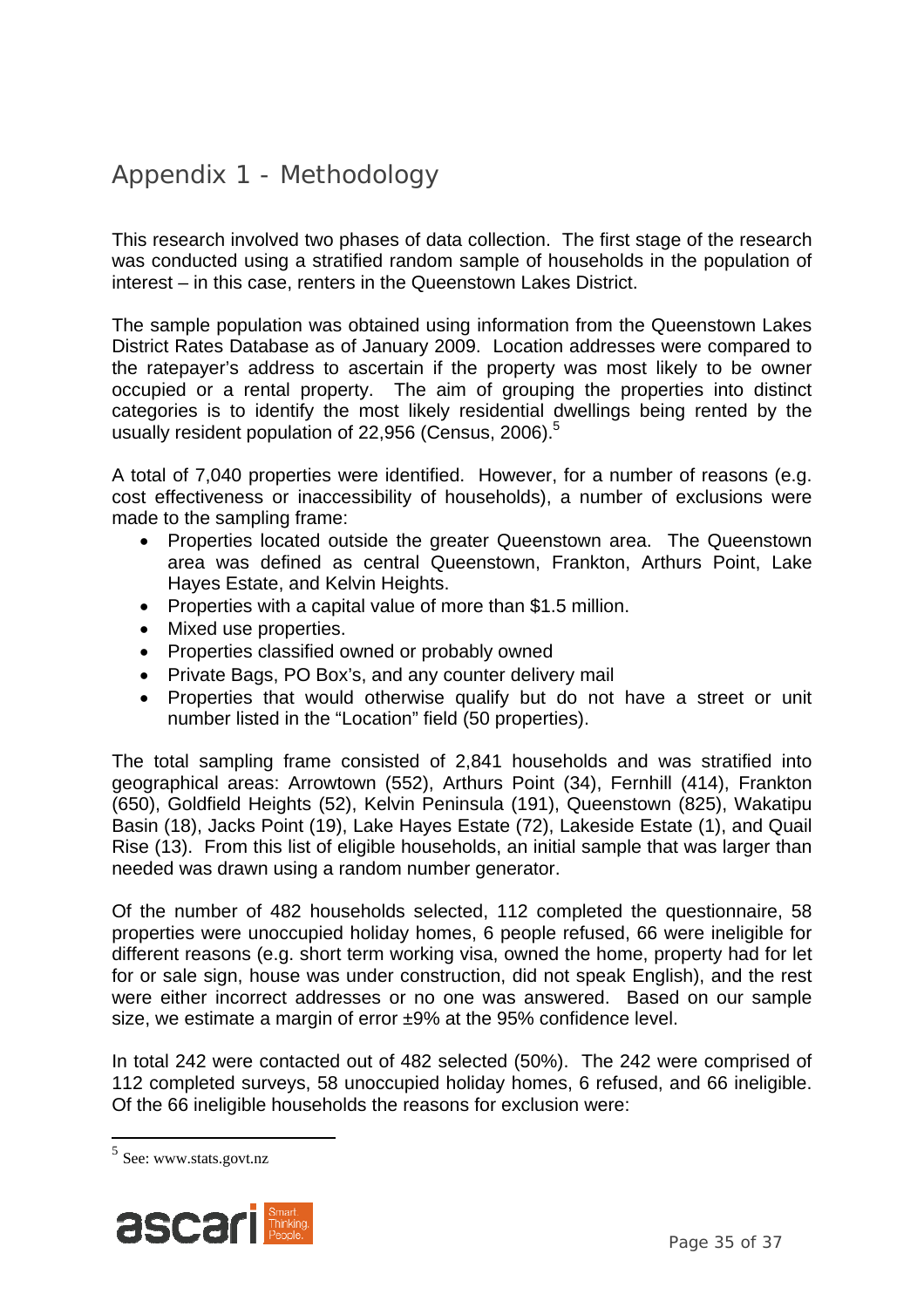- 14 Owned
- 1 Sold sign in front of house
- 2 For let signs in front of house
- 5 Construction sites or renovations
- 4 Could not find address
- 2 Dangerous dogs
- 38 Short term working visa or holiday visa

The characteristics which indicated that there were 58 unoccupied holiday homes were deduced from information provided by someone at the site by visual appearance. Notations were made on the master sheet but to maintain anonymity and confidentiality of information collected from research participants, the address list with field notes and actual surveys cannot be provided.

The research instrument was a semi-structured questionnaire designed in conjunction with members of the QLCHT as well as staff from the Queenstown Lakes District Council. It was piloted with renters based in the Auckland region before the research was carried out. Each renter provided feedback, which was incorporated into the final version of the survey.

The instrument was divided into three sections with a combined total of 26 questions. Taking approximately 5 to 10 minutes to complete, questions were asked about:

- Existing housing arrangements
- Future housing attitudes and aspirations
- Demographics

A team of two researchers carried out the research from March 20-27, 2009. Three screening questions were asked prior to the start of the survey to determine the person's eligibility:

- 1) Do you own or rent this residence?
- 2) Do you live in the Queenstown Lakes District Full time or Part time?
- 3) Are you on a working holiday or visitor visa?

If the person rented the residence, lived in the District full time, and were not on a working holiday or visitor visa, the survey was carried out. Each household was visited a minimum of two times at different times of the day and week to minimise the non-response rate.

Because this research involved trade-offs in terms of cost and time, an Internet version of the survey was run once the first phase of the research was completed.

 The second stage of the research aimed to collect data from as wide a range of renters as possible within the Queenstown Lakes District, including Wanaka. The online survey was open to renters living full time in the District and who had not participated in the first phase of the research. Again, working holiday visa holders and visitors/tourists were excluded.